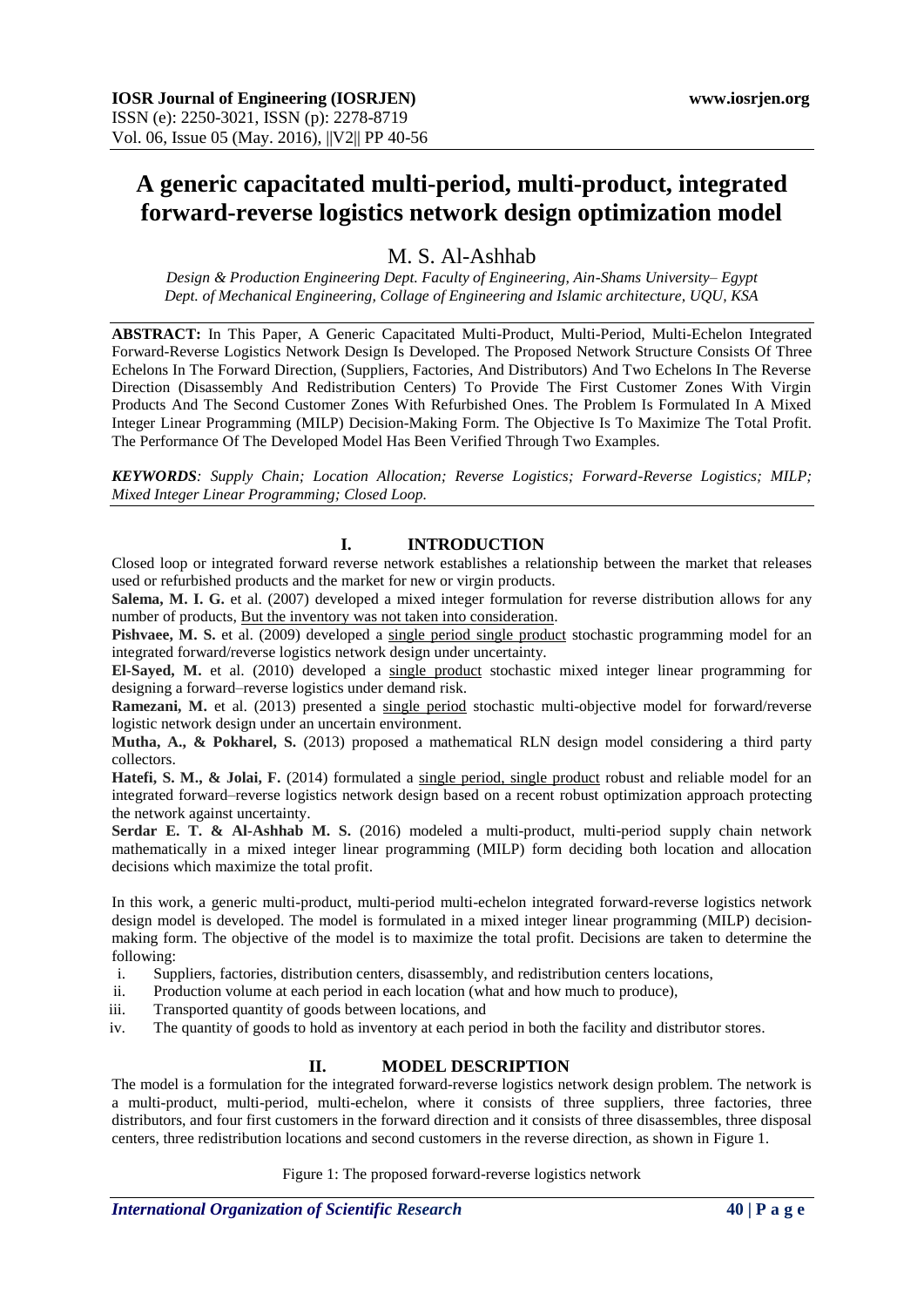

In the forward direction, the suppliers supply the raw material to the factories which manufacture them and send them to the distributors to send them to the first customer considering their demand. In the reverse direction, the first customers return the used products to the disassembly locations for disassembling, and sorting for supplying the recyclable to the suppliers, the remanufacturable to the factories, the disposable to the disposal locations, and to repair the repairable products and supplying them directly to the redistribution locations. The recycled material is supplied to factories. The remanufactured and repaired products are supplied to the second customers through redistribution locations.

Costs incurred at different locations are as follows are shown in Table 1.

| <b>Forward Logistics Echelons Cost Elements</b> |                    |                                          |                     |  |  |  |  |  |  |  |  |
|-------------------------------------------------|--------------------|------------------------------------------|---------------------|--|--|--|--|--|--|--|--|
| Location                                        | <b>Suppliers</b>   | <b>Factories</b>                         | <b>Distributors</b> |  |  |  |  |  |  |  |  |
|                                                 | 1. Fixed           | 1. Fixed                                 | 1. Fixed            |  |  |  |  |  |  |  |  |
|                                                 | 2. Materials       | 2. Manufacturing                         | 2. Shortage         |  |  |  |  |  |  |  |  |
|                                                 | 3. Recycling       | 3. Remanufacturing                       | 3. Storage          |  |  |  |  |  |  |  |  |
| Costs                                           | 4. Transportation  | 4. Non-utilized manufacturing capacity   | 4. Transportation   |  |  |  |  |  |  |  |  |
|                                                 |                    | 5. Non-utilized remanufacturing capacity |                     |  |  |  |  |  |  |  |  |
|                                                 |                    | 6. Storage                               |                     |  |  |  |  |  |  |  |  |
|                                                 |                    | 7. Transportation                        |                     |  |  |  |  |  |  |  |  |
| <b>Reverse Logistics Echelons Cost Elements</b> |                    |                                          |                     |  |  |  |  |  |  |  |  |
| Location                                        | <b>Disassembly</b> | <b>Redistribution</b>                    | <b>Disposal</b>     |  |  |  |  |  |  |  |  |
|                                                 | 1. Fixed           | 1. Fixed                                 | 1. Fixed            |  |  |  |  |  |  |  |  |
|                                                 | 2. Returned price  | 2. Transportation                        | 2. Disposing        |  |  |  |  |  |  |  |  |
|                                                 | 3. Disassembly     |                                          |                     |  |  |  |  |  |  |  |  |
| Costs                                           | 4. Inspection      |                                          |                     |  |  |  |  |  |  |  |  |
|                                                 | 5. Sorting         |                                          |                     |  |  |  |  |  |  |  |  |
|                                                 | 6. Repairing       |                                          |                     |  |  |  |  |  |  |  |  |
|                                                 | 7. Transportation  |                                          |                     |  |  |  |  |  |  |  |  |

|--|

# **III. MODEL FORMULATION**

The model involves the following sets, parameters, and decision variables: **Sets:**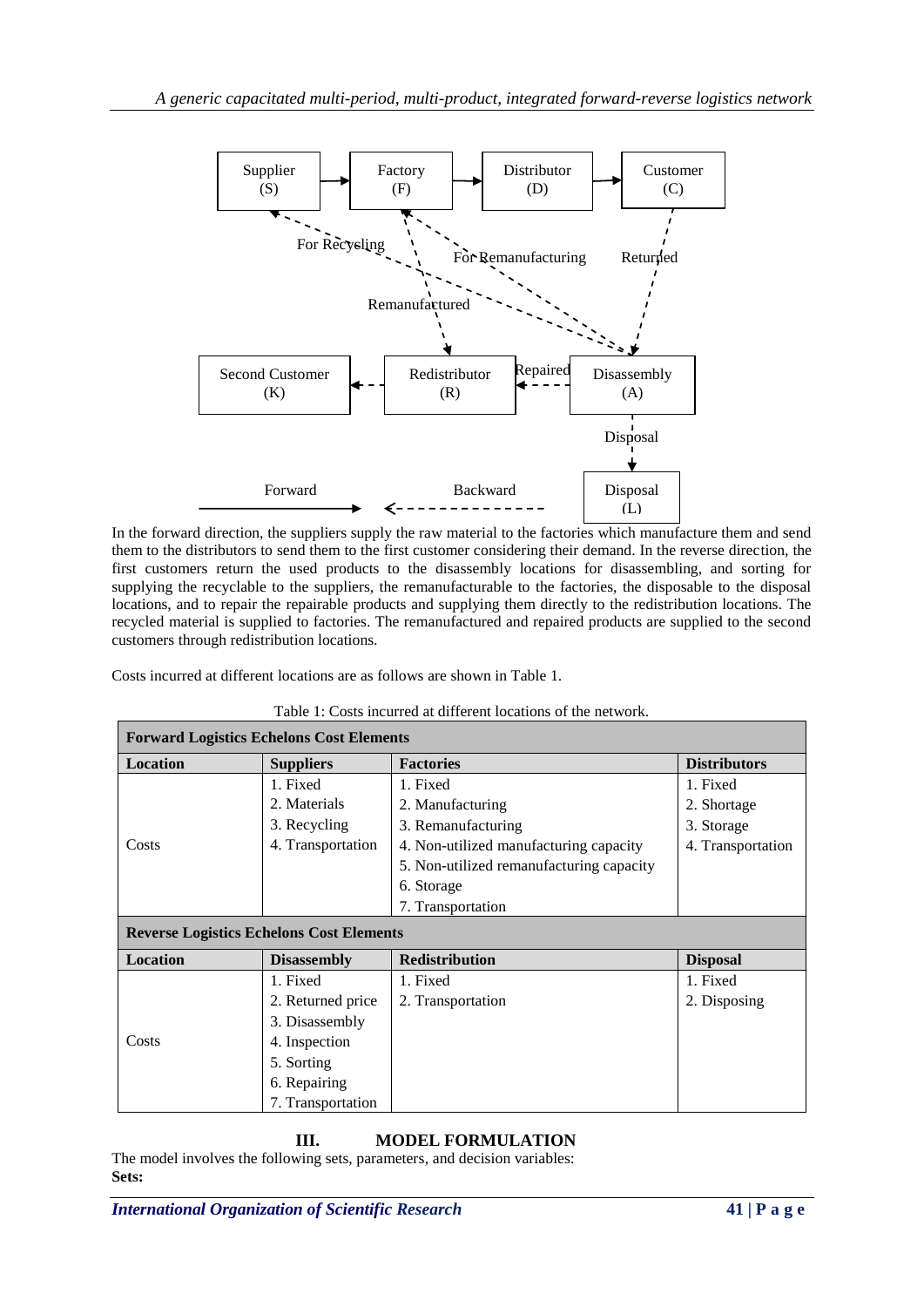S, F, D, and C: potential number of suppliers, factories, distributors, and first customers,

A, R, L, and K: potential number of disassembly, redistributors, locations, disposal, and second customers.

P: number of products,

T: number of periods.

### **Parameters:**

Dcpt: demand of first customer *c* from product *p* in period *t*,

Dkpt: demand of the second customer *k* from product *p* in period *t*,

Ppct: unit price of product *p* at customer *c* in period *t*,

Ppkt: unit price of product *p* at second customer *k* in period *t*,

Fi: fixed cost of opening location *i*,

DSij: distance between any two locations *i* and *j*,

CAPSst: capacity of supplier s in period t (kg),

CAPMft: capacity of raw material store of facility  $f$  in period  $t$  (kg),

CAPHft: capacity in manufacturing hours of facility *f* in period *t*,

CAPFSft: capacity of final product store of facility *f* in period *t* (kg),

CAPDdt: capacity of distributor *d* in period *t* (kg),

CAPAat: capacity of disassembly *a* in period *t*,

CAPRCst: recycling capacity of supplier *s* in period *t* (kg),

CAPRMft: remanufacturing capacity in hours of factory *f* in period *t*,

CAPRrt: capacity of redistributor *r* in period *t*,

CAPLlt: capacity of disposal *p* in period *t*,

MatCst: material cost per unit supplied by supplier *s* in period *t*,

RECst: recycling cost per unit recycled by supplier *s* in period *t*,

MCft: manufacturing cost per hour for factory *f* in period *t*,

RMCft: remanufacturing cost per hour for factory *f* in period *t*,

DACat: disassembly cost per unit weight disassembled by disassembly location *a* in period *t*,

REPCat: repairing cost per unit repaired by disassembly location *a* in period *t*,

DISPClt: disposal cost per unit disposed of by disposal location *l* in period *t*,

NUCCf: non-utilized manufacturing capacity cost per hour of facility *f*,

NURCCf: non-utilized remanufacturing capacity cost per hour of factory *f,*

SCPUp: shortage cost per unit per period for product *p*,

MHp: manufacturing hours for product *p*,

RMHp: remanufacturing hours for product *p*,

FHf: holding cost per unit weight per period at the store of factory *f*,

DHd: holding cost per unit weight per period at distributor store *d*,

Bs, Bf, Bd, Ba & Br: batch size from supplier *s*, factory *f*, distributor *d*, disassembly *a*, and, redistributor *r* respectively,

Tc: transportation cost per unit per kilometer,

RR: return ratio at the first customers,

RC: recycling ratio,

RM: remanufacturing ratio,

RP: repairing ratio,

RD: disposal ratio,

### **Decision variables:**

Li: binary variable equals 1 if location *i* is open and 0 otherwise,

Qijpt: flow of batches from location *i* to location *j* of product *p* in period *t*,

Ifpt: flow of batches from factory  $f$  to its store of product  $p$  in period  $t$ ,

If dpt: flow of batches from store of factory *f* to distributor *d* of product *p* in period *t*,

Rfpt: the residual inventory of product  $p$  in the period  $t$  at store of factory  $f$ ,

Rdpt: the residual inventory of product  $p$  in the period  $t$  at distributor  $d$ .

#### **3.1. Objective Function**

The objective of the model is to maximize the total profit of the forward-reverse network. Total Profit = Total Revenue – Total Cost. **3.1.1. Total Revenue**

Total Revenue = First Sales + Second Sales + Recycling Cost Saving.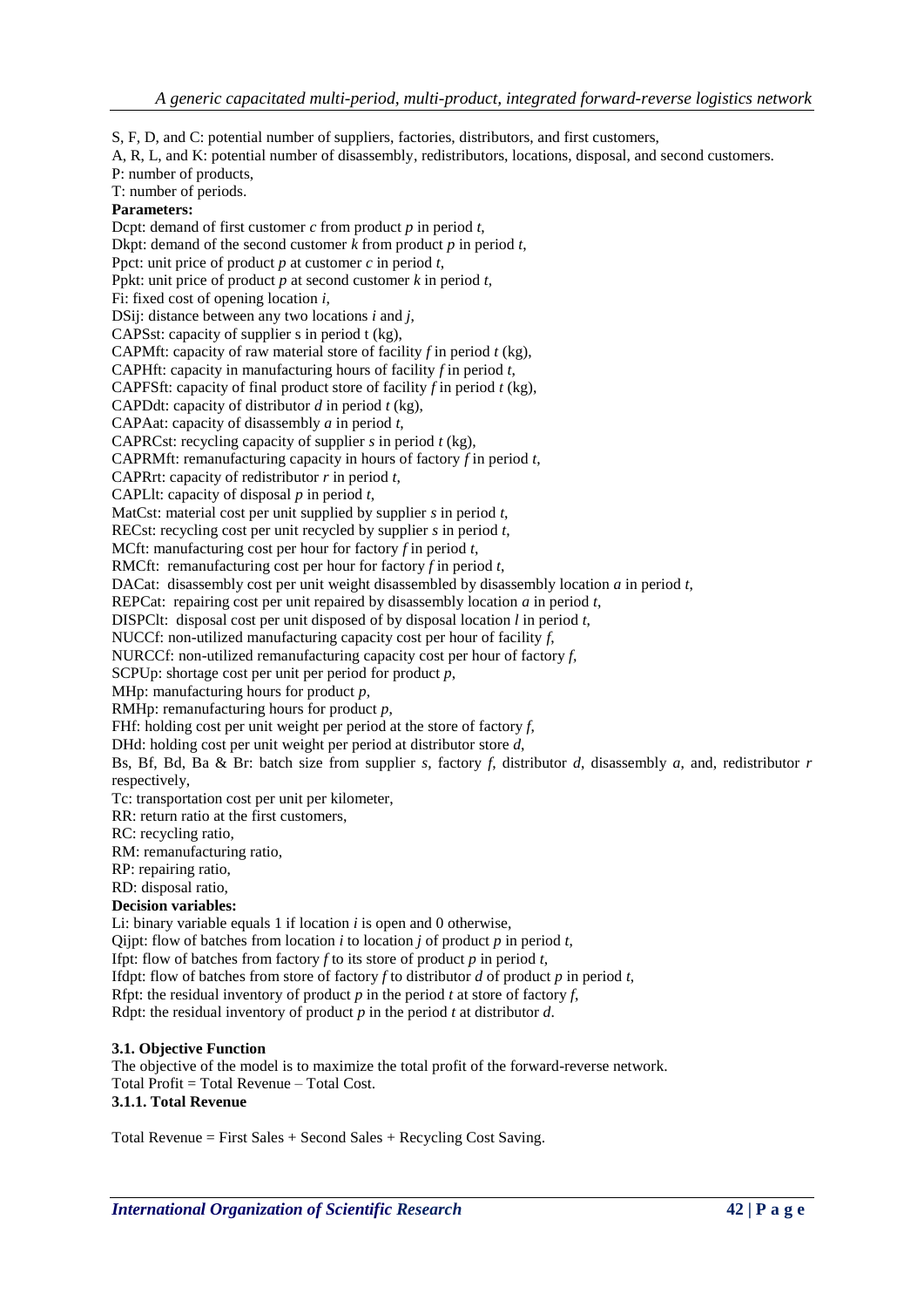First Sales 
$$
= \sum_{d \in D} \sum_{c \in C} \sum_{p \in P} \sum_{t \in T} Q_{dcpt} B_{dp} P_{pct}
$$
 (1)

Second Sales 
$$
= \sum_{r \in R} \sum_{k \in C} \sum_{p \in P} \sum_{t \in T} Q_{r k p t} B_{r p} P_{p k t}
$$
 (2)

Recyclicing cost saving 
$$
= \sum_{a \in A} \sum_{s \in S} \sum_{p \in P} \sum_{t \in T} Q_{ast} B_{a} W_{p} (MatC_{st} - REC_{st})
$$
 (3)

#### **3.1.2. Total Cost**

Total cost = fixed costs + material costs + manufacturing costs + non-utilized capacity costs + shortage costs + Purchasing costs + Disassembly costs + Remanufacturing cost + Repairing cost + Disposal cost + Transportation costs + inventory holding costs. The costs are as follows:

#### **1) Fixed Costs**

$$
\sum_{s \in S} F_s L_s + \sum_{f \in F} F_f L_f + \sum_{d \in D} F_d L_d + \sum_{a \in A} F_a L_a + \sum_{r \in R} F_r L_r + \sum_{l \in L} F_l L_l \tag{4}
$$

### **2) Material Cost**

$$
\sum_{s \in S} \sum_{f \in F} \sum_{t \in T} Q_{sft} B_s \text{ MatC}_{st} \tag{5}
$$

#### **3) Manufacturing Costs**

$$
\sum_{f \in F} \sum_{d \in D} \sum_{p \in P} \sum_{t \in T} Q_{\text{fipt}} B_{\text{fp}} M H_{p} M C_{\text{f}} + \sum_{f \in F} \sum_{d \in D} \sum_{p \in P} \sum_{t \in T} I_{\text{fp}} B_{\text{fp}} M H_{p} M C_{\text{f}}
$$
(6)

### **4) Non-Utilized Manufacturing Capacity Cost (for factories)**

$$
\sum_{f \in F} (\sum_{t \in T} ((CAPH_{\text{f}}) L_f - \sum_{d \in D} \sum_{p \in P} (Q_{\text{fipt}} B_{\text{fp}} MH_{p}) - \sum_{d \in D} \sum_{p \in P} (I_{\text{fipt}} B_{\text{fp}} MH_{p})) NUCC_{f})
$$
\n(7)

$$
\sum_{f\in F} \big(\sum_{p\in P}\sum_{t\in T}\;((CAPH\textcolor{red}{_{\hspace{-1.8pt}f}})\;L\textcolor{red}{_f}-\sum_{d\;\in\;D}(Q\textcolor{red}{_{\hspace{-1.8pt}f\!p}}\;B\textcolor{red}{_{\hspace{-1.8pt}f\!p}}\;MH\textcolor{red}{_{\hspace{-1.8pt}p}})-\sum_{d\;\in\;D}(I\textcolor{red}{_{\hspace{-1.8pt}f\!p}}\;B\textcolor{red}{_{\hspace{-1.8pt}f\!p}}\;MH\textcolor{red}{_{\hspace{-1.8pt}p}}))\;NUCC\textcolor{red}{_{\hspace{-1.8pt}f\!f}})
$$

#### **5) Shortage Cost (for distributor)**

$$
\sum_{p \in P} \sum_{c \in C} \sum_{t \in T} \sum_{l}^{t} \text{DEMAND}_{qpt} - \sum_{l}^{t} \sum_{d \in D} Q_{dqpt} B_{dp}) ) \text{ SCPU}_{p}
$$
 (8)

#### **6) Purchasing Cost**

$$
\sum_{c \in C} \sum_{a \in A} \sum_{p \in P} \sum_{t \in T} Q_{capt} P_{pct} B_c QL_c
$$
\n(9)

#### **7) Disassembly Costs**

$$
\sum_{c \in C} \sum_{a \in A} \sum_{p \in P} \sum_{t \in T} Q_{capt} B_c \, DAC_{at} \tag{10}
$$

#### **8) Non-Utilized Remanufacturing Capacity Cost (for factories)**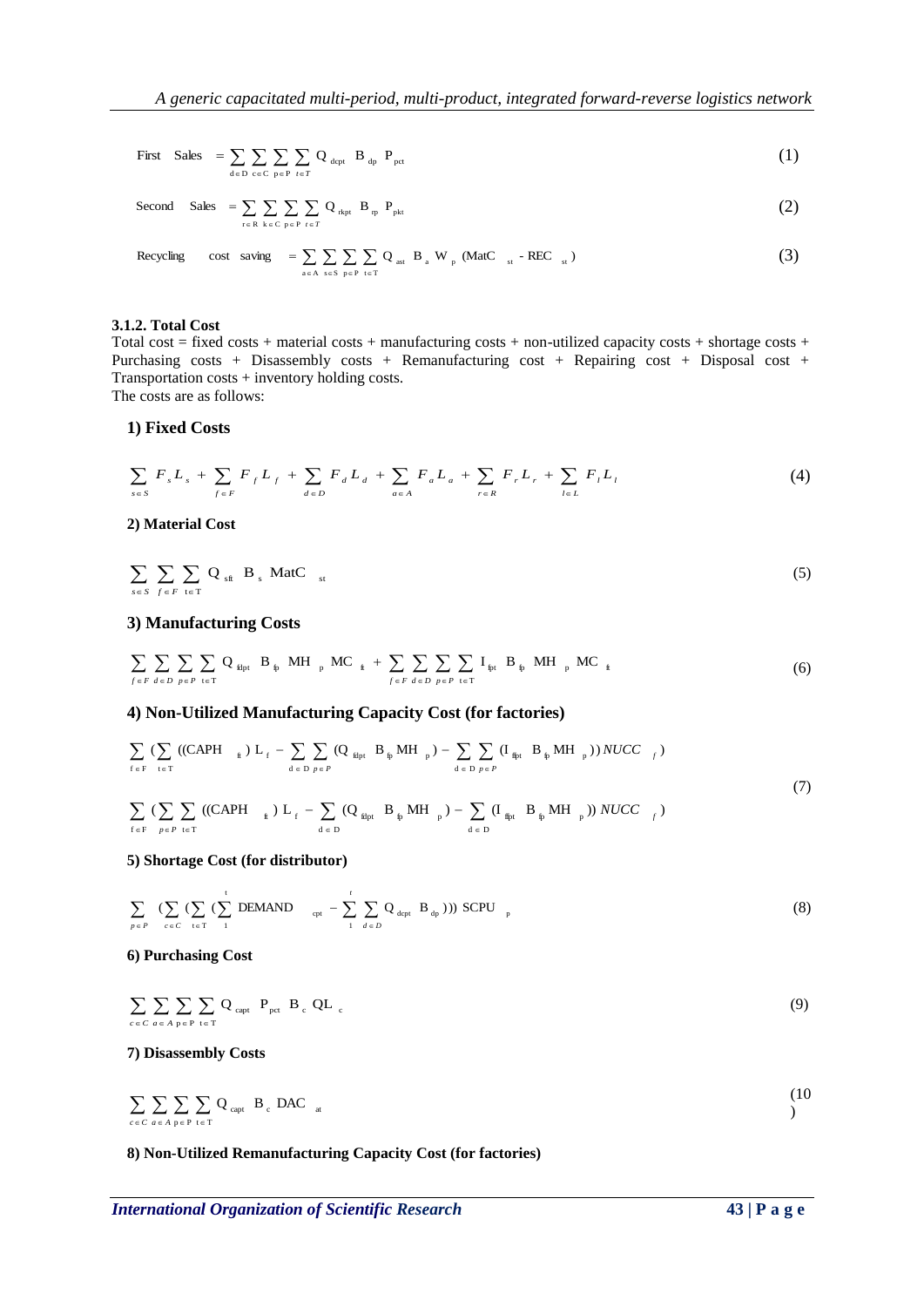$$
\sum_{f \in F} (\sum_{t \in T} ((CAPRM_{f}) L_{f} - \sum_{r \in R} \sum_{p \in P} (Q_{fpt} B_{fp} RMH_{p})) NURCC_{f})
$$
\n(11)

#### **9) Remanufacturing Costs**

$$
\sum_{f \in F} \sum_{r \in R} \sum_{p \in P} \sum_{t \in T} Q_{fpt} B_{fpt} RMH_{p} RMC_{fft} \qquad (12)
$$

#### **10) Repairing Costs**

$$
\sum_{a \in A} \sum_{r \in R} \sum_{p \in P} \sum_{t \in T} Q_{\text{apt}} B_{a} W_{p} \text{REPC}_{at} \tag{13}
$$

#### **11) Disposal Costs**

$$
\sum_{a \in A} \sum_{l \in L} \sum_{p \in P} \sum_{t \in T} Q_{a l p t} B_{a} W_{p} DISPC_{l t}
$$
\n(14)

#### **12) Transportation Costs**

$$
\sum_{\tau \in T} \sum_{s \in S} \sum_{f \in F} Q_{\tau \notin B} B_{s} T_{s} DS_{\tau \notin \sum} \sum_{\tau \in T} \sum_{f \in F} \sum_{d \in D} Q_{\tau \notin P} B_{f} W_{p} T_{C} DS_{\tilde{\tau}i} + \sum_{\tau \in T} \sum_{f \in F} \sum_{d \in D} \sum_{p \in P} \sum_{p \in P} I_{\tilde{\tau}i p} B_{\tilde{\tau}i} W_{p} T_{f} D_{\tilde{\tau}i} (1 + SN) +
$$
\n
$$
\sum_{d \in D} \sum_{c \in C} \sum_{p \in P} \sum_{\tau \in T} Q_{\tau \notin \tau} B_{dp} W_{p} T_{d} D_{dc} + \sum_{\tau \in T} \sum_{d \in D} \sum_{d \in A} \sum_{s \in S} Q_{\tau \notin \tau} B_{a} W_{p} T_{C} DS_{\tau \in \sum_{\tau \in T} \sum_{d \in D} \sum_{d \in A} \sum_{f \in F} Q_{\tau \notin \tau} B_{f} W_{p} T_{C} DS_{\tilde{\tau}i}
$$
\n
$$
\sum_{\tau \in T} \sum_{d \in D} \sum_{f \in F} \sum_{r \in R} Q_{\tilde{\tau}i p t} B_{f} W_{p} T_{C} DS_{f} + \sum_{\tau \in T} \sum_{d \in D} \sum_{d \in A} \sum_{r \in R} Q_{\tau \in \sum_{\tau \in R} \sum_{d \in D} \sum_{d \in A} \sum_{l \in L} Q_{\tau \in \sum_{\tau \in R} \sum_{d \in D} \sum_{d \in A} \sum_{l \in L} \sum_{d \in D} Q_{\tau \in \hat{\tau}i} B_{f} W_{p} T_{C} DS_{\tau i}
$$
\n
$$
\sum_{\tau \in T} \sum_{d \in D} \sum_{r \in R} \sum_{k \in K} Q_{\tau k p t} B_{f} W_{p} T_{C} DS_{r k}
$$
\n
$$
(15)
$$

#### **13) Inventory Holding Costs**

$$
\sum_{p \in P} \sum_{f \in F} \sum_{t \in T} R_{\text{ fpt}} W_p HF_f + \sum_{d \in D} \sum_{t \in T} R_{\text{ dpt}} W_p HD_{d}) \tag{16}
$$

#### **3.2. Constraints**

This section is a representation of the constraints of the model:

#### **3.2.1. Balance Constraints:**

Balance constraints at for factories, stores, distributors, disassembly, and redistributors locations are given in the following equations (17-29).

#### **3.2.1.1 Factory balance**

$$
\sum_{s \in S} Q_{sf} B_s = \sum_{d \in D} \sum_{p \in P} Q_{f d p t} B_{fp} W_{p} + I_{f p t} B_{fp} W_{p}, \forall t \in T, \forall f \in F
$$
\n(17)

#### **3.2.1.2 Factory store balance**

*International Organization of Scientific Research* **44 | P a g e**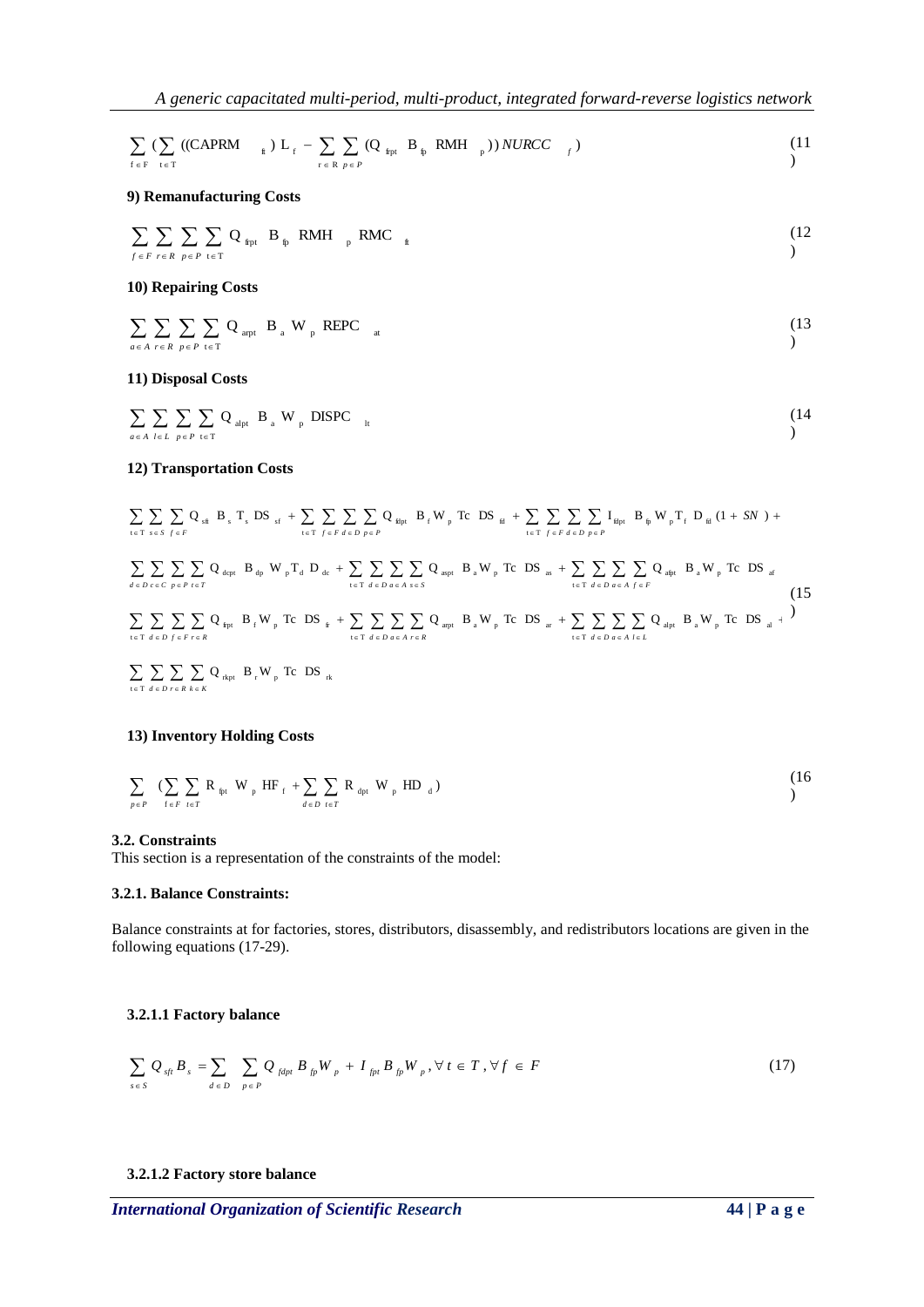$$
I_{\text{fpr}} B_{\text{fpr}} + R_{\text{fpr}(t-1)} B_{\text{fpr}} = R_{\text{fpr}} B_{\text{fpr}} + \sum_{d \in D} I_{\text{fapr}} B_{\text{fpr}}, \forall t \in T, \forall f \in F, \forall p \in P
$$
\n(18)

#### **3.2.1.3 Distributor store balance**

$$
\sum_{f \in F} (Q_{f dpt} + I_{f dpt}) B_{fp} + R_{dp (t-1)} B_{dp} = R_{dpt} B_{dp} + \sum_{c \in C} Q_{dcpt} B_{dp}, \forall t \in 2 \to T, \forall d \in D, \forall p \in P
$$
 (19)

#### **3.2.1.4 Customer in balance**

$$
\sum_{d \in D} Q_{\text{dept}} B_{\text{dp}} \leq \text{DEMAND} \quad \underset{1 \to t}{\longrightarrow} + \sum_{1 \to t} \text{DEMAND} \quad \underset{d \in D}{\longrightarrow} - \sum_{d \in D} Q_{\text{dep } (t-1)} B_{\text{dp}}, \forall t \in T, \forall c \in C, \forall p \in P
$$
 (20)

### **3.2.1.5 Customer out balance**

$$
\sum_{a \in A} Q_{\text{capt}} B_c \leq (\sum_{d \in D} Q_{\text{dept}} B_d) RR, \ \forall \ t \in T, \ \forall \ c \in C, \ \forall \ p \in C, \forall \ p \in P
$$
\n
$$
(21)
$$

### **3.2.1.6 Disassembly balance**

$$
\sum_{c \in C} Q_{\text{capt}} \ B_{c} = \sum_{s \in S} \left( Q_{\text{aspt}} \ B_{a} \right) + \sum_{f \in F} \left( Q_{\text{apt}} \ B_{a} \right) + \sum_{r \in R} \left( Q_{\text{arpt}} \ B_{a} \right) + \sum_{l \in L} \left( Q_{\text{alpt}} \ B_{a} \right), \forall \ t \in T, \ \forall \ a \in A, \ \forall \ p \in P
$$
 (22)

### **3.2.1.7 Recycling balance**

$$
\sum_{c \in C} (Q_{\text{capt}} B_c RC) = \sum_{s \in S} (Q_{\text{aspt}} B_a), \forall t \in T, \forall a \in A, \forall p \in P
$$
\n(23)

### **3.2.1.8 Remanufacturing balance**

$$
\sum_{c \in C} (Q_{cap} B_c RM) = \sum_{f \in F} (Q_{apt} B_a), \forall t \in T, \forall a \in A, \forall p \in P
$$
\n(24)

### **3.2.1.9 Return balance**

$$
\sum_{c \in C} (Q_{\text{capt}} B_c RP) = \sum_{r \in R} (Q_{\text{apt}} B_a), \forall t \in T, \forall a \in A, \forall p \in P
$$
\n(25)

### **3.2.1.10 Disposing balance**

$$
\sum_{c \in C} (Q_{\text{capt}} \ B_{c} \ RD) = \sum_{l \in L} (Q_{\text{alpt}} \ B_{a}), \forall t \in T, \ \forall a \in A, \ \forall p \in P
$$
 (26)

#### **3.2.1.11 Remanufacturing balance**

$$
\sum_{a \in A} (Q_{\text{apt}} \ B_{a}) = \sum_{r \in R} (Q_{\text{ipt}} \ B_{f}), \forall t \in T, \ \forall f \in F, \ \forall p \in P
$$
\n
$$
(27)
$$

### **3.2.1.12 Redistribution balance**

$$
\sum_{a \in A} (Q_{\text{apt}} B_a) + \sum_{f \in F} (Q_{\text{fpt}} B_f) = \sum_{k \in K} (Q_{\text{rkt}} B_r), \forall t \in T, \forall r \in R, \forall p \in P
$$
\n(28)

#### **3.2.1.13 Second customer balance**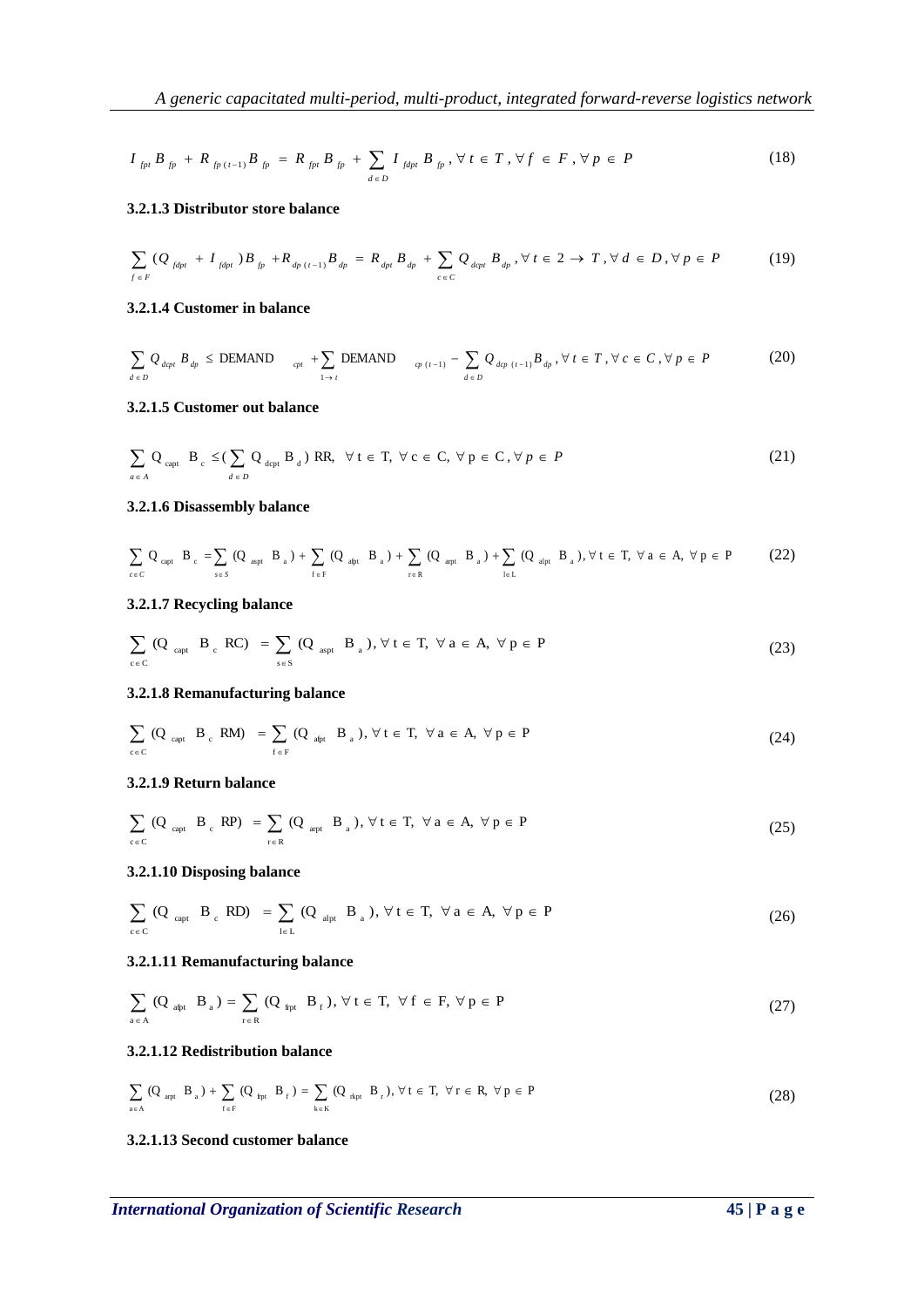$$
\sum_{r \in R} (Q_{r k p t} B_r) \le D_{k p t}, \forall t \in T, \forall k \in K, \forall p \in P
$$
\n(29)

#### **3.2.2. Capacity Constraints:**

Capacity constraints for suppliers, factories, stores, distributors, disassembly, disposal, and redistributors locations are given in the following equations (30-38)

### **3.2.2.1 Supplier capacity**

$$
\sum_{f \in F} Q_{\text{sf}} B_{s} \leq \text{CAPS}_{\text{sf}} L_{s}, \forall t \in T, \forall s \in S
$$
\n(30)

#### **3.2.2.2 Factory material capacity**

$$
\sum_{s \in S} Q_{st} B_s \leq \text{CAPM}_{t} L_f, \forall t \in T, \forall f \in F
$$
\n(31)

### **3.2.2.3 Manufacturing hours capacity**

$$
(\sum_{d\in D}Q_{\text{tilp}}\ B_{\text{fp}}\ + \sum_{d\in D}I_{\text{fpt}}\ B_{\text{fp}})\ \text{MH}_{\text{p}}\leq\text{CAPH}_{\text{f}}\ L_{\text{f}}\,,\,\forall\,t\in T,\,\,\forall\,f\,\in F,\,\forall\,p\in P\tag{32}
$$

### **3.2.2.4 Facility store capacity**

$$
\sum_{p \in P} R_{\text{pt}} B_{\text{pt}} W_p \leq \text{CAPFS}_{\text{ft}} L_f, \forall t \in T, \forall f \in F
$$
\n(33)

### **3.2.2.5 Distributor store capacity**

$$
\sum_{f \in F} \sum_{p \in P} (Q_{\hat{u}_{pt}} + I_{\hat{u}_{pt}}) B_{\hat{\psi}} W_{p} + \sum_{p \in P} R_{\hat{d}p t-1} B_{\hat{d}p} W_{p} \leq CAPD_{\hat{d}t} L_{d}, \forall t \in T, \forall d \in D
$$
\n(34)

#### **3.2.2.6 Disassembly capacity**

$$
\sum_{s \in S} \sum_{p \in P} Q_{\text{aspt}} B_{a} W_{p} + \sum_{f \in F} \sum_{p \in P} Q_{\text{apt}} B_{a} W_{p} + \sum_{r \in R} \sum_{p \in P} Q_{\text{arpt}} B_{a} W_{p} + \sum_{f \in R} \sum_{p \in P} Q_{\text{arpt}} B_{a} W_{p}
$$
\n
$$
\sum_{l \in L} \sum_{p \in P} Q_{\text{alpt}} B_{a} W_{p} \leq \text{CAPA}_{l_{t}}, \forall t \in T, \forall a \in A
$$
\n(35)

#### **3.2.2.7 Redistributors capacity**

$$
\sum_{k \in K} \sum_{p \in P} Q_{kpt} B_r W_p \leq CAPR_{\pi}, \forall t \in T, \forall r \in R
$$
\n(36)

### **3.2.2.8 Recycling capacity**

$$
\sum_{a \in A} \sum_{p \in P} Q_{\text{aspt}} B_a W_p \leq \text{CAPRC}_{st}, \forall t \in T, \forall s \in S
$$
\n(37)

#### **3.2.2.9 Disposal capacity**

$$
\sum_{a \in A} \sum_{p \in P} Q_{apt} B_a W_p \leq PC_{pt}, \forall t \in T, \forall l \in L
$$
\n(38)

The model is built by using Mosel language [8], which can be work as both a modeling language and a programming language.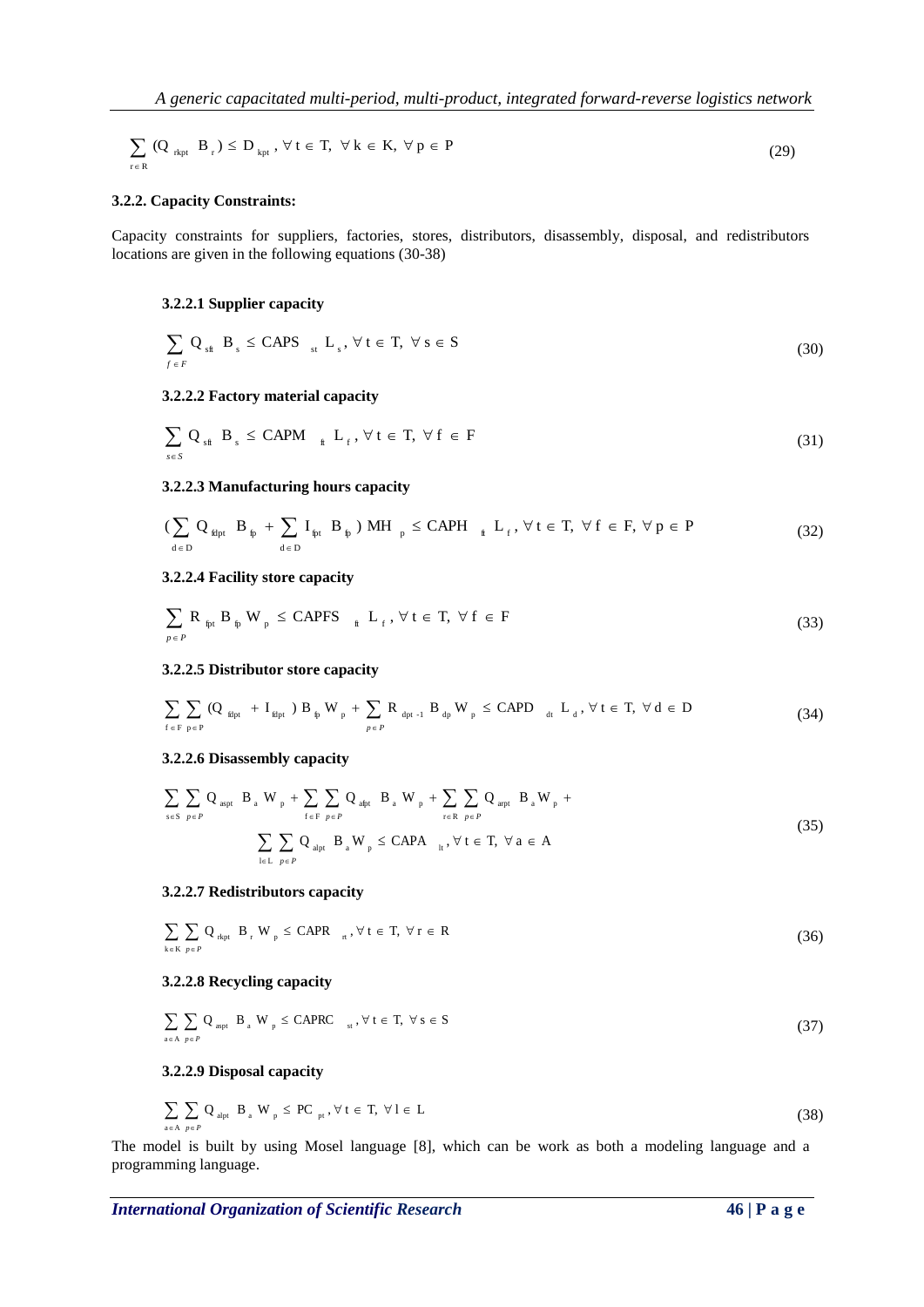### **IV. MODEL VERIFICATION RESULTS ANALYSIS**

The effectiveness of the model has been verified through solving two examples with different demand patterns. Other parameters are assumed to be constant and having the values given in Table 2.

| <b>Parameter</b>                                                                                  | <b>Value</b>     | <b>Parameter</b>                               | <b>Value</b> |
|---------------------------------------------------------------------------------------------------|------------------|------------------------------------------------|--------------|
| Virgin products prices                                                                            | 100, 150 and 200 | Supplier locations fixed costs.                | 10,000       |
| Weights of the three products                                                                     | 1, 2 and 3 Kg.   | Factory location fixed costs.                  | 50,000       |
| Manufacturing time of each product                                                                | 1, 2 and 3 hr.   | Distributor locations fixed costs.             | 5,000        |
| Remanufacturing time<br>of<br>each<br>product                                                     | 2, 3 and 4 hr.   | Disassembly<br>location<br>fixed<br>costs.     | 2,000        |
| Second customer demand for each<br>product in each period                                         | 500              | Redistribution<br>location<br>fixed<br>costs.  | 2,000        |
| Second products price ratio                                                                       | 80 %             | Disposal location Fixed costs.                 | 1,000        |
| Returned products quality (may be<br>random)                                                      | 20 %             | Supplier recycling capacity (kg)               | 2,000        |
| Material cost per kilogram                                                                        | 10               | Supplier capacity (kg)                         | 4,000        |
| Manufacturing costs per unit                                                                      | 10               | Factory store capacity                         | 2,000        |
| Shortage cost for each product per<br>period                                                      | 5, 10 and 15     | Factory raw material storing<br>capacity (kg)  | 4,000        |
| Non-Utilized<br>manufacturing<br>capacity cost                                                    | 10               | Factory manufacturing capacity<br>(hours)      | 6,000        |
| Non-Utilized<br>remanufacturing<br>capacity cost                                                  | 10               | remanufacturing<br>Factory<br>capacity (hours) | 2,000        |
| Factory holding cost                                                                              | 3                | Distributor store capacity                     | 4,000        |
| Distributor holding cost                                                                          | $\overline{2}$   | Disassembly location capacity                  | 2,000        |
| Disassembly cost per unit                                                                         | 3                | Redistribution capacity                        | 2,000        |
| Recycling cost per unit                                                                           | $\overline{5}$   | Disposal location capacity                     | 1,000        |
| Remanufacturing cost per unit                                                                     | 10               | Max return ratio                               | 50 %         |
| Repairing cost                                                                                    | 5                | Repairing ratio                                | 50%          |
| Disposal cost                                                                                     | 1                | Recycling ratio                                | 10%          |
| Max number of operating suppliers,<br>factories, distributors, disassembles<br>and redistributors | 3                | Remanufacturing ratio                          | 30%          |
| Max number of first customers                                                                     | $\overline{4}$   | Disposal ratio                                 | 10%          |
| Max number of second customers                                                                    | $\overline{2}$   | <b>Batch sizes</b>                             | 1            |

|  | Table 2: Nominal values of the model parameters |
|--|-------------------------------------------------|
|  |                                                 |

### **4.1 EXAMPLE 1**

### **4.1.1 EXAMPLE 1: INPUTS**

The model has been verified through the following case study where the input parameters are considered as showing in Table 2. The demand patterns are assumed for all customers as shown in Table 3.

|                |                                                                                  |                |     |     |                | <b>Required Demand</b> |           |                |                |     |                |                |
|----------------|----------------------------------------------------------------------------------|----------------|-----|-----|----------------|------------------------|-----------|----------------|----------------|-----|----------------|----------------|
| <b>Period</b>  | <b>Customer 2</b><br><b>Customer 3</b><br><b>Customer 1</b><br><b>Customer 4</b> |                |     |     |                |                        |           |                |                |     |                |                |
|                | P1                                                                               | P <sub>2</sub> | P3  | P1  | P <sub>2</sub> | P <sub>3</sub>         | <b>P1</b> | P <sub>2</sub> | P <sub>3</sub> | P1  | P <sub>2</sub> | P <sub>3</sub> |
|                | 470                                                                              | 500            | 530 | 470 | 500            | 530                    | 470       | 500            | 530            | 470 | 500            | 530            |
| $\overline{2}$ | 460                                                                              | 490            | 520 | 460 | 490            | 520                    | 460       | 490            | 520            | 460 | 490            | 520            |
| 3              | 450                                                                              | 480            | 510 | 450 | 480            | 510                    | 450       | 480            | 510            | 450 | 480            | 510            |

Table 3: Demand of each customer in each period for each product.

### **4.1.2 EXAMPLE 1: OUTPUTS AND DISCUSSION**

The resulted optimal network is as shown in Figure 2.

Figure 2: The resulted optimal network of example 1.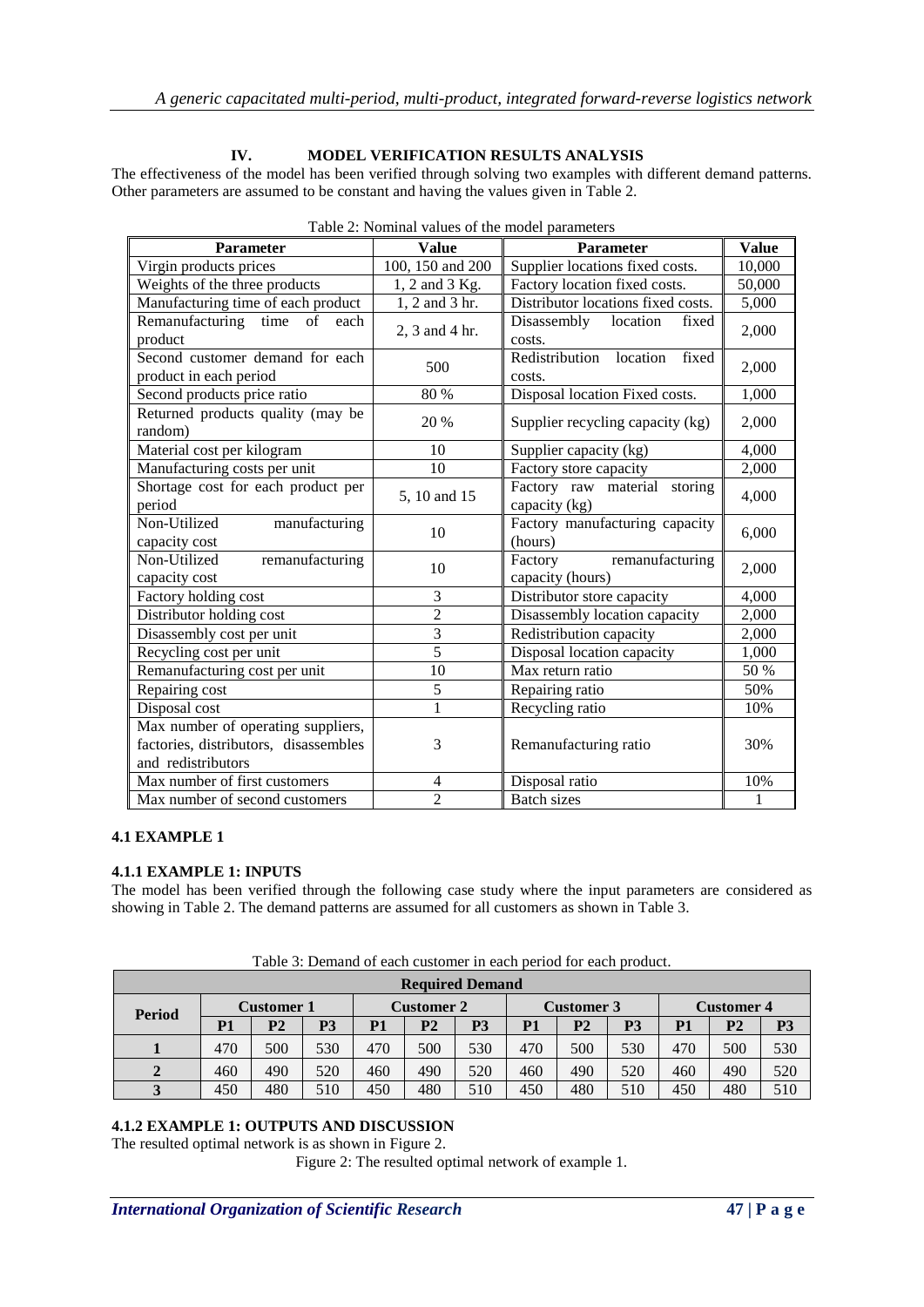

Total profit, total cost, total revenue, and their elements are given in Table 4. Only the Inventory Holding Cost equals zero which means that there is no inventory at all in the network.

| <b>Revenue</b>       | Value     | Cost                          | <b>Value</b>      | Cost                        | <b>Value</b> |
|----------------------|-----------|-------------------------------|-------------------|-----------------------------|--------------|
| <b>First Sales</b>   | 2,682,000 | <b>Fixed Cost</b>             | 206,500           | <b>Purchasing Costs</b>     | 268,200      |
| <b>Second Sales</b>  | 858,240   | <b>Material Cost</b>          | 360,000           | Disassembly Cost            | 54,000       |
| Recycling Profit     | 4,410     | <b>Manufacturing Cost</b>     | 364,800           | <b>Remanufacturing Cost</b> | 80,460       |
|                      |           | Non-Utilized Cost             | 274,740           | <b>Repairing Cost</b>       | 45,000       |
|                      |           | <b>Shortage Cost</b>          | 2.400             | Disposal Cost               | 1,800        |
|                      |           | <b>Inventory Holding Cost</b> |                   | <b>Transportation Costs</b> | 29,060       |
| <b>Total Revenue</b> | 3,544,650 |                               | <b>Total Cost</b> | 1,686,960                   |              |
|                      |           | <b>Total Profit</b>           | 1,857,690         |                             |              |

Table 4: Total profit, total cost, total revenue, and their elements.

Where the quantities of batches transferred from suppliers to the factories and from factories to distributors are shown in Table 5. Flow balancing is noticed in Table 5 where the total weights of transferred materials are the same of 36000 kg.

Table 5: Number of batches transferred from suppliers and factories.

| From            | <b>Suppliers</b> |                |                |                | <b>Factories</b> |                |           |                |                |           |                |                |  |
|-----------------|------------------|----------------|----------------|----------------|------------------|----------------|-----------|----------------|----------------|-----------|----------------|----------------|--|
|                 | S <sub>1</sub>   | S <sub>2</sub> | S <sub>3</sub> | F1             |                  |                | F2        |                |                | F3        |                |                |  |
| <b>Period</b>   | RM               | RM             | <b>RM</b>      | P <sub>1</sub> | P <sub>2</sub>   | P <sub>3</sub> | <b>P1</b> | P <sub>2</sub> | P <sub>3</sub> | <b>P1</b> | P <sub>2</sub> | P <sub>3</sub> |  |
|                 | 4000             | 4000           | 4000           | 940            | 735              | 530            |           | 744            | 837            | 919       | 501            | 693            |  |
| $\overline{2}$  | 4000             | 4000           | 4000           | 460            | 990              | 520            | 460       | 120            | 1100           | 940       | 750            | 520            |  |
| 3               | 4000             | 4000           | 4000           | 900            | 785              | 510            | 347       | 775            | 701            | 553       | 480            | 829            |  |
| Weight          | 12000            | 12000          | 12000          | 2300           | 5020             | 4680           | 808       | 3278           | 7914           | 2412      | 3462           | 6126           |  |
| <b>Total W.</b> |                  | 36000          |                |                |                  |                |           | 36000          |                |           |                |                |  |

The number of batches transferred from distributors to customers for all products in all period of also 36000 kg is shown in Table 6.

Table 6: Number of batches transferred from distributors to customers.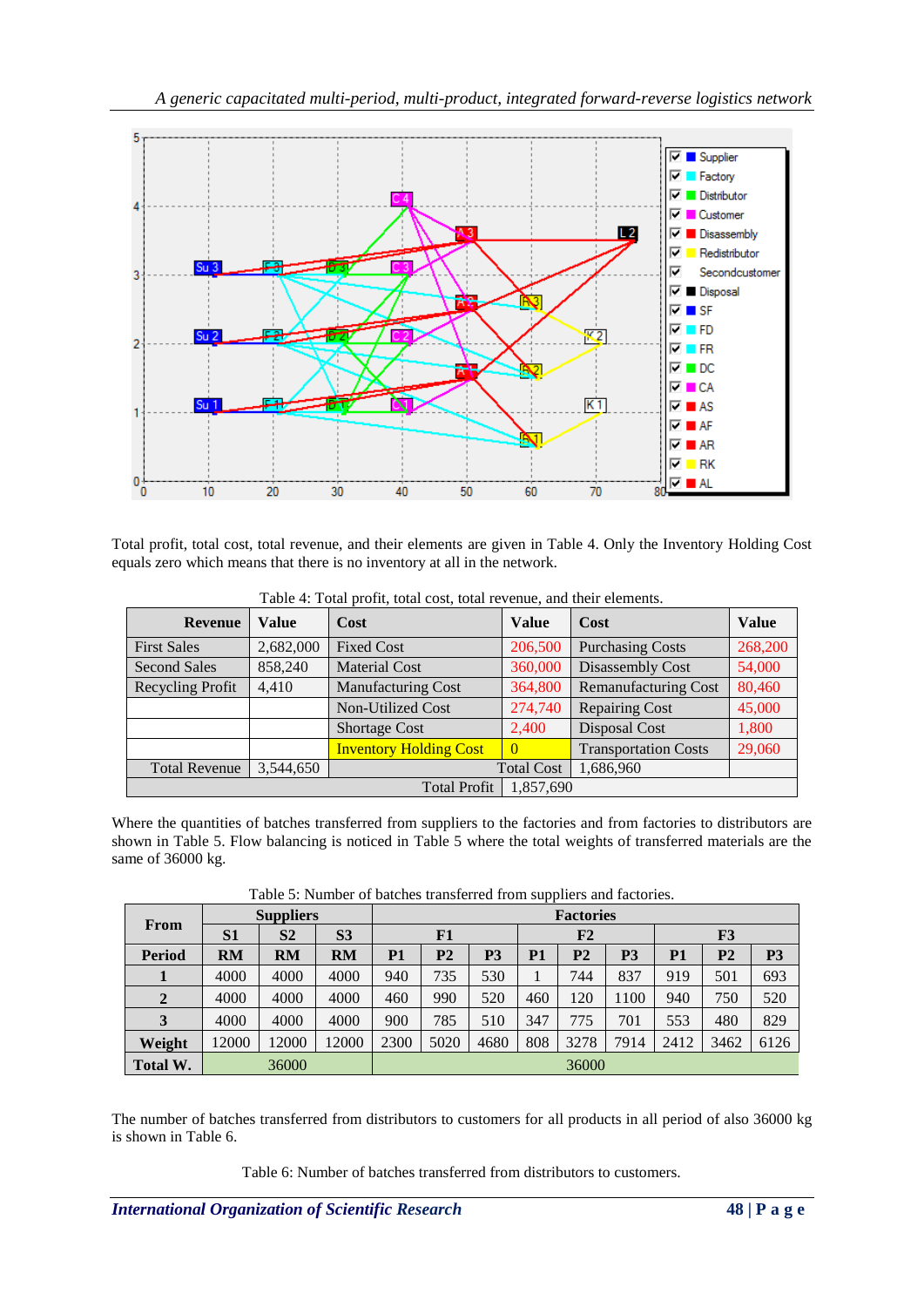*A generic capacitated multi-period, multi-product, integrated forward-reverse logistics network* 

|                      | <b>Given Quantities</b> |                   |      |                   |                |                |                   |                |                |                |                   |                |  |  |
|----------------------|-------------------------|-------------------|------|-------------------|----------------|----------------|-------------------|----------------|----------------|----------------|-------------------|----------------|--|--|
| <b>Period</b>        |                         | <b>Customer 1</b> |      | <b>Customer 2</b> |                |                | <b>Customer 3</b> |                |                |                | <b>Customer 4</b> |                |  |  |
|                      | P1<br><b>P2</b><br>P3   |                   |      | Р1                | P <sub>2</sub> | P <sub>3</sub> | <b>P1</b>         | P <sub>2</sub> | P <sub>3</sub> | P <sub>1</sub> | P <sub>2</sub>    | P <sub>3</sub> |  |  |
|                      | 470                     | 500               | 530  | 470               | 490            | 470            | 470               | 490            | 530            | 450            | 500               | 530            |  |  |
| $\overline{2}$       | 460                     | 490               | 520  | 460               | 500            | 580            | 460               | 380            | 520            | 480            | 490               | 520            |  |  |
| 3                    | 450                     | 480               | 510  | 450               | 480            | 510            | 450               | 600            | 510            | 450            | 480               | 510            |  |  |
| Weight $(Kg.)$       | 1380                    | 2940              | 4680 | 1380              | 2940           | 4680           | 1380              | 2940           | 4680           | 1380           | 2940              | 4680           |  |  |
| <b>Total Weights</b> |                         | 36000             |      |                   |                |                |                   |                |                |                |                   |                |  |  |

The shortage can be calculated easily by subtracting given quantities shown in Table 6 from the required quantities (demand) shown in Table 3 and it is shown in Table 7. Table 7 shows that all shortages are compensated in the next periods and these shortages resulted in a shortage cost of 2400 as shown in Table 4.

|                      | Shortage per period                                                              |                |                |           |                |                |           |                |                |           |                |                |  |  |
|----------------------|----------------------------------------------------------------------------------|----------------|----------------|-----------|----------------|----------------|-----------|----------------|----------------|-----------|----------------|----------------|--|--|
| <b>Period</b>        | <b>Customer 3</b><br><b>Customer 4</b><br><b>Customer 1</b><br><b>Customer 2</b> |                |                |           |                |                |           |                |                |           |                |                |  |  |
|                      | <b>P1</b>                                                                        | P <sub>2</sub> | P <sub>3</sub> | <b>P1</b> | P <sub>2</sub> | P <sub>3</sub> | <b>P1</b> | P <sub>2</sub> | P <sub>3</sub> | <b>P1</b> | P <sub>2</sub> | P <sub>3</sub> |  |  |
|                      | 0                                                                                | $\theta$       | $\theta$       | $\Omega$  | 10             | 60             | $\theta$  | 10             | $\Omega$       | <b>20</b> | $\theta$       | $\theta$       |  |  |
| $\mathbf{2}$         | 0                                                                                | $\theta$       | $\theta$       | $\Omega$  | $-10$          | $-60$          | $\Omega$  | 110            | $\Omega$       | $-20$     | $\Omega$       | $\theta$       |  |  |
| 3                    | $\theta$                                                                         | $\theta$       | $\theta$       | $\Omega$  | $\Omega$       | $\Omega$       | $\Omega$  | $-120$         | $\Omega$       | $\theta$  | $\theta$       | $\theta$       |  |  |
| Weight (Kg.)         | $\theta$                                                                         | $\theta$       | $\theta$       | $\theta$  | $\theta$       | $\theta$       | $\Omega$  | $\theta$       | $\Omega$       | $\Omega$  | 0              | $\Omega$       |  |  |
| <b>Total Weights</b> |                                                                                  |                |                |           |                | $\theta$       |           |                |                |           |                |                |  |  |

Figure 3 depicts the given quantities versus demand for all customer and all products. It can be noticed that they are all equal which means that there are no final shortages. Figure 4 shows that the total required weights are more than the network capacity in the first period equals it at the second period, and less than it at the third period which explains shortage compensation.



Figure 3: Given quantities versus demand for all customer and all products.

Figure 4: Total required weights vs. network capacity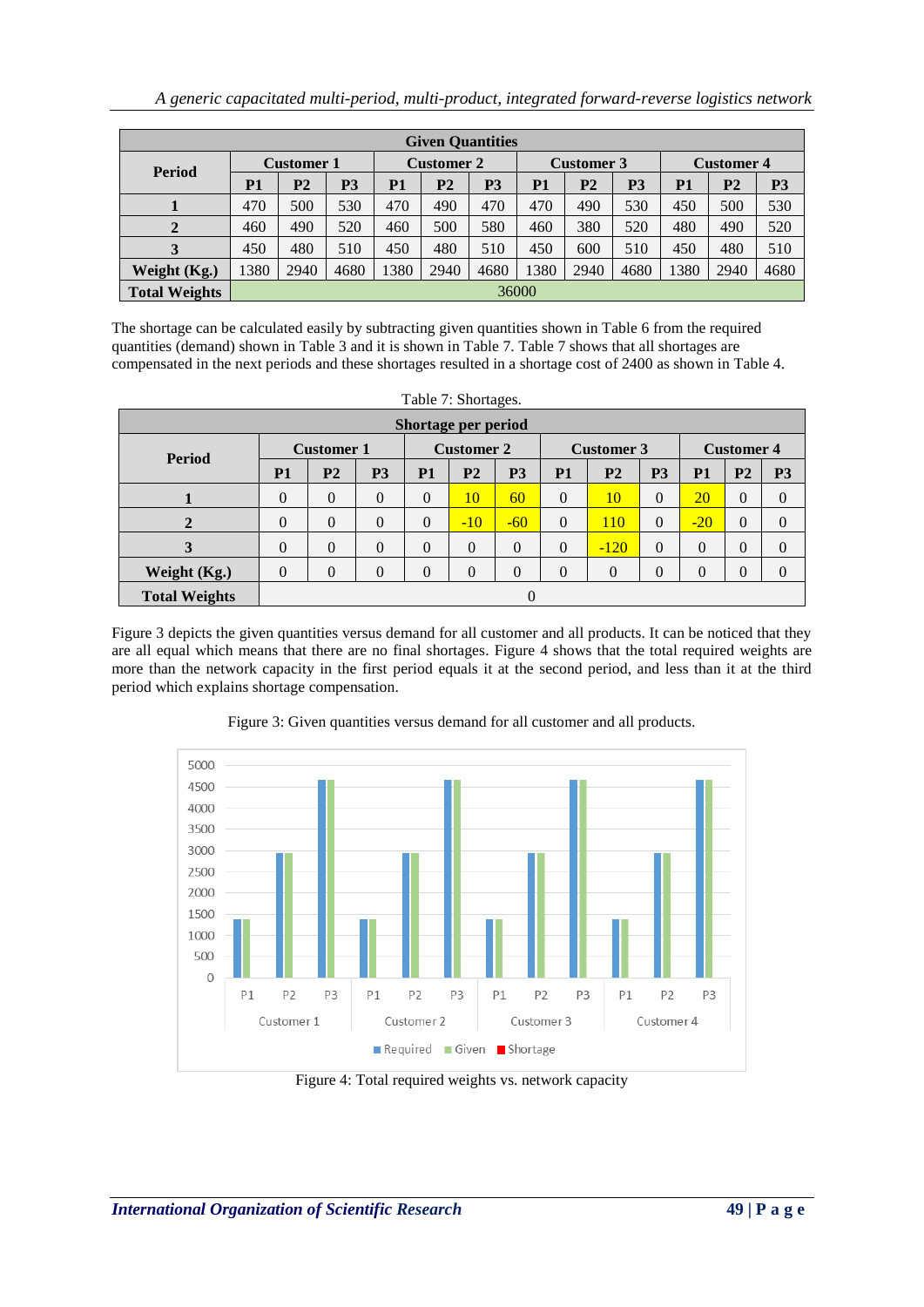

The flow in the reverse direction begins by receiving the returned products from the first customers by disassembly locations. Table 8 gives the maximum flow weights and the actual flow weights. It is noticed that the disassembly locations receives the maximum flow weights of 18000 kg. So, other actual weights of the repaired, recycled, remanufactured, disposed and redistributed equal the maximum flow weights. The number of products of 18000 kg weight purchased by disassembly locations from the first customers is shown in Table 9.

Table 8: Maximum and actual flow weights.

|                       | <b>Ratio</b> |      | Max. flow weights | <b>Actual flow weights</b> |       |  |
|-----------------------|--------------|------|-------------------|----------------------------|-------|--|
| <b>Returned</b>       | 0.5          |      | 18000             | 18000                      |       |  |
| <b>Redistributed</b>  | 0.8          |      | 14400             | 14400                      |       |  |
| <b>Repaired</b>       | 0.5          | 9000 |                   | 9000                       |       |  |
| <b>Recycled</b>       | 0.1          | 1800 | 18000             | 1800                       | 18000 |  |
| <b>Remanufactured</b> | 0.3          | 5400 |                   | 5400                       |       |  |
| <b>Disposed</b>       | 0.1          | 1800 |                   | 1800                       |       |  |

Table 9: Number of products purchased by disassembly locations from the first customers.

|                         | <b>Retuned Quantities</b> |                |                |                  |                  |                  |                  |                |                  |  |  |  |
|-------------------------|---------------------------|----------------|----------------|------------------|------------------|------------------|------------------|----------------|------------------|--|--|--|
| <b>To</b>               |                           | ${\bf A1}$     |                |                  | A2               |                  |                  | A3             |                  |  |  |  |
|                         |                           | <b>C1A1</b>    |                |                  | C1A2             |                  |                  | C1A3           |                  |  |  |  |
| <b>Period</b>           | P <sub>1</sub>            | P <sub>2</sub> | <b>P3</b>      | P1               | P <sub>2</sub>   | <b>P3</b>        | <b>P1</b>        | P <sub>2</sub> | <b>P3</b>        |  |  |  |
| $\mathbf{1}$            | 235                       | 250            | 265            | $\Omega$         | $\theta$         | $\theta$         | $\Omega$         | $\Omega$       | $\Omega$         |  |  |  |
| $\overline{2}$          | 230                       | 245            | 260            | $\Omega$         | $\theta$         | $\theta$         | $\Omega$         | $\theta$       | $\Omega$         |  |  |  |
| $\overline{\mathbf{3}}$ | 225                       | 240            | 255            | $\boldsymbol{0}$ | $\boldsymbol{0}$ | $\boldsymbol{0}$ | $\overline{0}$   | $\mathbf{0}$   | $\mathbf{0}$     |  |  |  |
|                         | C2A1                      |                |                |                  | C2A2             |                  |                  | C2A3           |                  |  |  |  |
| <b>Period</b>           | <b>P1</b>                 | P <sub>2</sub> | <b>P3</b>      | P1               | P <sub>2</sub>   | <b>P3</b>        | P1               | P <sub>2</sub> | <b>P3</b>        |  |  |  |
| $\mathbf{1}$            | $\Omega$                  | $\Omega$       | $\Omega$       | 235              | 245              | 235              | $\Omega$         | $\overline{0}$ | $\mathbf{0}$     |  |  |  |
| $\boldsymbol{2}$        | $\theta$                  | $\Omega$       | $\Omega$       | 230              | 250              | 290              | $\overline{0}$   | $\overline{0}$ | $\mathbf{0}$     |  |  |  |
| $\overline{\mathbf{3}}$ | $\overline{0}$            | $\Omega$       | $\Omega$       | 225              | 240              | 255              | $\boldsymbol{0}$ | $\theta$       | $\boldsymbol{0}$ |  |  |  |
| <b>Period</b>           |                           | C3A1           |                | C3A2             |                  |                  |                  | C3A3           |                  |  |  |  |
|                         | <b>P1</b>                 | P <sub>2</sub> | P <sub>3</sub> | <b>P1</b>        | P <sub>2</sub>   | P <sub>3</sub>   | <b>P1</b>        | P <sub>2</sub> | P <sub>3</sub>   |  |  |  |
| $\mathbf{1}$            | $\theta$                  | $\Omega$       | $\Omega$       | $\Omega$         | $\mathbf{0}$     | $\Omega$         | 235              | 245            | 265              |  |  |  |
| $\mathbf{2}$            | $\mathbf{0}$              | $\Omega$       | $\Omega$       | $\Omega$         | $\mathbf{0}$     | $\Omega$         | 230              | 190            | 260              |  |  |  |
| $\overline{\mathbf{3}}$ | $\mathbf{0}$              | $\Omega$       | $\Omega$       | $\mathbf{0}$     | $\Omega$         | $\Omega$         | 225              | 300            | 255              |  |  |  |
| <b>Period</b>           |                           | <b>C4A1</b>    |                |                  | C4A2             |                  |                  | C4A3           |                  |  |  |  |
|                         | <b>P1</b>                 | P <sub>2</sub> | P <sub>3</sub> | <b>P1</b>        | P <sub>2</sub>   | P <sub>3</sub>   | <b>P1</b>        | P <sub>2</sub> | P <sub>3</sub>   |  |  |  |
| $\mathbf{1}$            | 55                        | 80             | 85             | 105              | 165              | 45               | 65               | 5              | 135              |  |  |  |
| $\overline{2}$          | $\overline{0}$            | 25             | 150            | $\overline{0}$   | 200              | $\theta$         | 240              | 20             | 110              |  |  |  |
| $\overline{\mathbf{3}}$ | 45                        | 160            | 55             | 175              | 80               | 65               | 5                | $\overline{0}$ | 135              |  |  |  |

*International Organization of Scientific Research* 50 | P a g e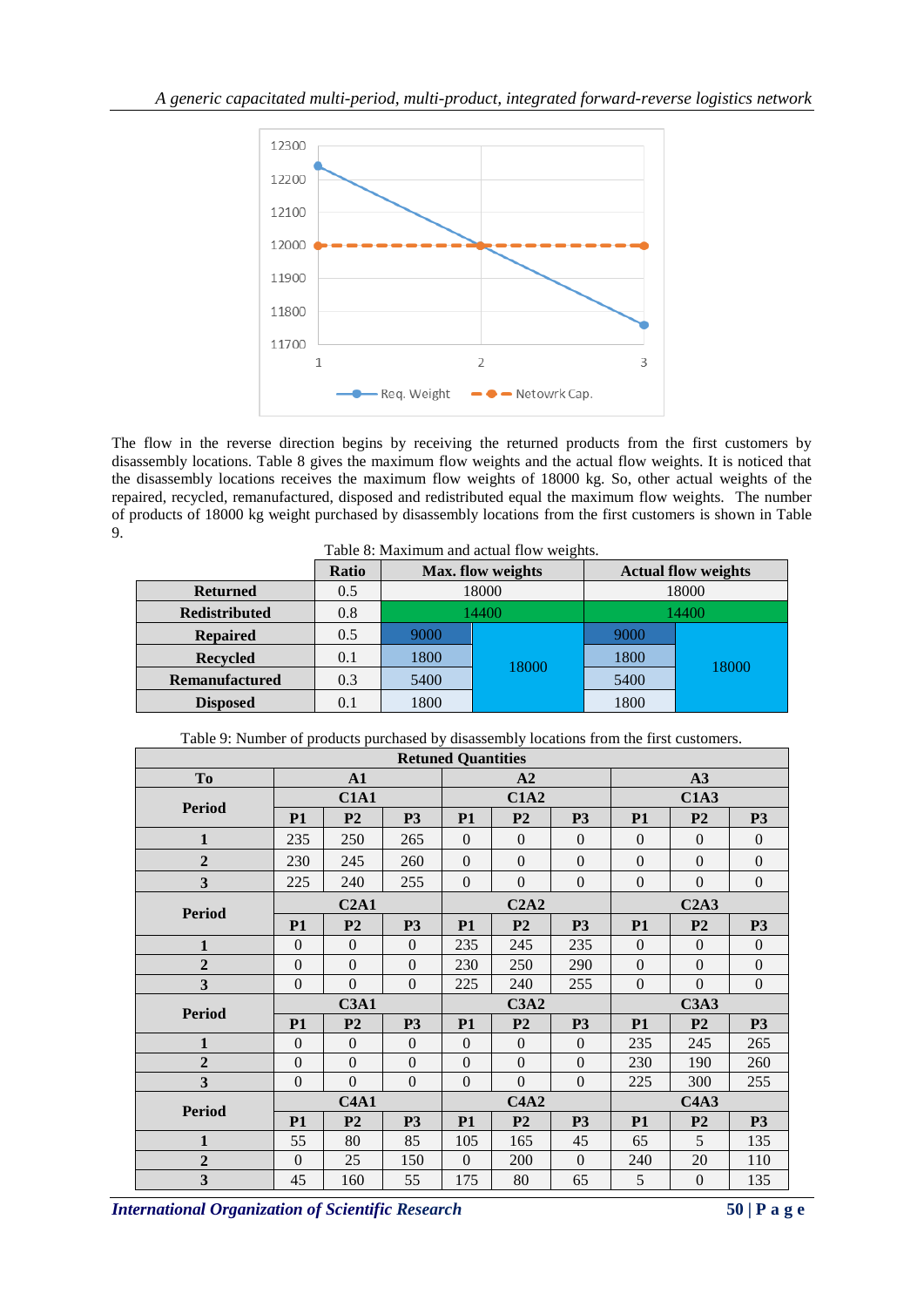| Weight $(Kg.)$       | 790 | 2000 | 3210 | 970 | 2360  | 2670 | 1000 | 1520 | 3480 |
|----------------------|-----|------|------|-----|-------|------|------|------|------|
| <b>Total Weights</b> |     |      |      |     | 18000 |      |      |      |      |

The number and weights of remanufactured, repaired, and delivered to the second customers matching Table 8 are presented in Tables 10, 11 and 12 respectively.

|                      | <b>Remanufactured</b> |                |                |     |                |                |                |                |                |  |  |  |
|----------------------|-----------------------|----------------|----------------|-----|----------------|----------------|----------------|----------------|----------------|--|--|--|
| <b>Period</b>        |                       | F1R            |                |     | F2R            | F3R            |                |                |                |  |  |  |
|                      | P <sub>1</sub>        | P <sub>2</sub> | P <sub>3</sub> | P1  | P <sub>2</sub> | P <sub>3</sub> | <b>P1</b>      | P <sub>2</sub> | P <sub>3</sub> |  |  |  |
|                      | 99                    | 127            | 149            | 180 | 170            | 160            | $\overline{0}$ | 0              | 0              |  |  |  |
|                      | 129                   | 109            | 151            | 150 | 170            | 168            | $\overline{0}$ | 0              | 2              |  |  |  |
| 3                    | 85                    | 120            | 161            | 185 | 186            | 145            | $\overline{0}$ | 0              | 0              |  |  |  |
| Weight (Kg.)         | 313                   | 712            | 1383           | 515 | 1052           | 1419           | 0              |                | O              |  |  |  |
| <b>Total Weights</b> | 5400                  |                |                |     |                |                |                |                |                |  |  |  |

### Table 10: Flow of remanufactured products from factories to redistributors.

Table 11: Flow of repaired products from disassembly locations to redistributors.

|                      |           | <b>Repaired</b> |                |           |                |                |                |                |                |  |  |  |  |
|----------------------|-----------|-----------------|----------------|-----------|----------------|----------------|----------------|----------------|----------------|--|--|--|--|
| <b>Period</b>        |           | A1R             |                |           | A2R            |                | A3R            |                |                |  |  |  |  |
|                      | <b>P1</b> | P <sub>2</sub>  | P <sub>3</sub> | <b>P1</b> | P <sub>2</sub> | P <sub>3</sub> | P <sub>1</sub> | P <sub>2</sub> | P <sub>3</sub> |  |  |  |  |
|                      | 145       | 165             | 175            | 170       | 205            | 140            | 150            | 125            | 200            |  |  |  |  |
|                      | 115       | 135             | 205            | 115       | 225            | 145            | 235            | 105            | 185            |  |  |  |  |
|                      | 135       | 200             | 155            | 200       | 160            | 160            | 115            | 150            | 195            |  |  |  |  |
| Weight (Kg.)         | 395       | 1000            | 1605           | 485       | 1180           | 1335           | 500            | 760            | 1740           |  |  |  |  |
| <b>Total Weights</b> |           |                 |                |           | 9000           |                |                |                |                |  |  |  |  |

The number of batches transferred to the second customer through the reverse chain is shown in Table 12.

| Table 12: Flow of refurbished products from redistributors to second customers. |  |
|---------------------------------------------------------------------------------|--|
|---------------------------------------------------------------------------------|--|

| <b>Second Products</b>                                                                                                        |                |                  |                |                |                |                  |  |  |  |  |
|-------------------------------------------------------------------------------------------------------------------------------|----------------|------------------|----------------|----------------|----------------|------------------|--|--|--|--|
| To                                                                                                                            |                | K1               |                |                | K2             |                  |  |  |  |  |
|                                                                                                                               |                | <b>R1K1</b>      |                |                | R1K2           |                  |  |  |  |  |
|                                                                                                                               | <b>P1</b>      | P <sub>2</sub>   | P <sub>3</sub> | <b>P1</b>      | P <sub>2</sub> | <b>P3</b>        |  |  |  |  |
| $\mathbf{1}$                                                                                                                  | 244            | 292              | 324            | $\overline{0}$ | $\theta$       | $\boldsymbol{0}$ |  |  |  |  |
| $\boldsymbol{2}$                                                                                                              | 244            | 244              | 356            | $\overline{0}$ | $\theta$       | $\boldsymbol{0}$ |  |  |  |  |
| 3                                                                                                                             | 220            | 320              | 316            | $\overline{0}$ | $\theta$       | $\boldsymbol{0}$ |  |  |  |  |
|                                                                                                                               |                | R2K1             |                |                | R2K2           |                  |  |  |  |  |
| <b>Period</b><br><b>Period</b><br>$\mathbf{1}$<br>$\overline{2}$<br>3<br><b>Period</b><br>$\mathbf{1}$<br>$\overline{2}$<br>3 | <b>P1</b>      | P <sub>2</sub>   | P <sub>3</sub> | <b>P1</b>      | P <sub>2</sub> | P <sub>3</sub>   |  |  |  |  |
|                                                                                                                               | $\theta$       | $\theta$         | $\mathbf{0}$   | 350            | 375            | 300              |  |  |  |  |
|                                                                                                                               | $\theta$       | $\theta$         | $\theta$       | 265            | 395            | 313              |  |  |  |  |
|                                                                                                                               | $\overline{0}$ | $\overline{0}$   | $\theta$       | 385            | 346            | 305              |  |  |  |  |
|                                                                                                                               |                | <b>R3K1</b>      |                |                | R3K2           |                  |  |  |  |  |
|                                                                                                                               | <b>P1</b>      | P <sub>2</sub>   | P <sub>3</sub> | <b>P1</b>      | P <sub>2</sub> | P <sub>3</sub>   |  |  |  |  |
|                                                                                                                               | $\mathbf{0}$   | $\boldsymbol{0}$ | $\mathbf{0}$   | 150            | 125            | 200              |  |  |  |  |
|                                                                                                                               | $\theta$       | $\Omega$         | $\theta$       | 235            | 105            | 187              |  |  |  |  |
|                                                                                                                               | $\overline{0}$ | $\overline{0}$   | $\overline{0}$ | 115            | 150            | 195              |  |  |  |  |
| Weight (Kg.)                                                                                                                  | 708            | 1712             | 2988           | 1500           | 2992           | 4500             |  |  |  |  |
| <b>Total Weights</b>                                                                                                          |                |                  |                | 14400          |                |                  |  |  |  |  |

### **4.2 EXAMPLE 2**

### **4.2.1 EXAMPLE 2: INPUTS**

Demand patterns are assumed for all customers as shown in Table 13.

Table 13: Demand of each customer in each period for each product.

**Required Demand**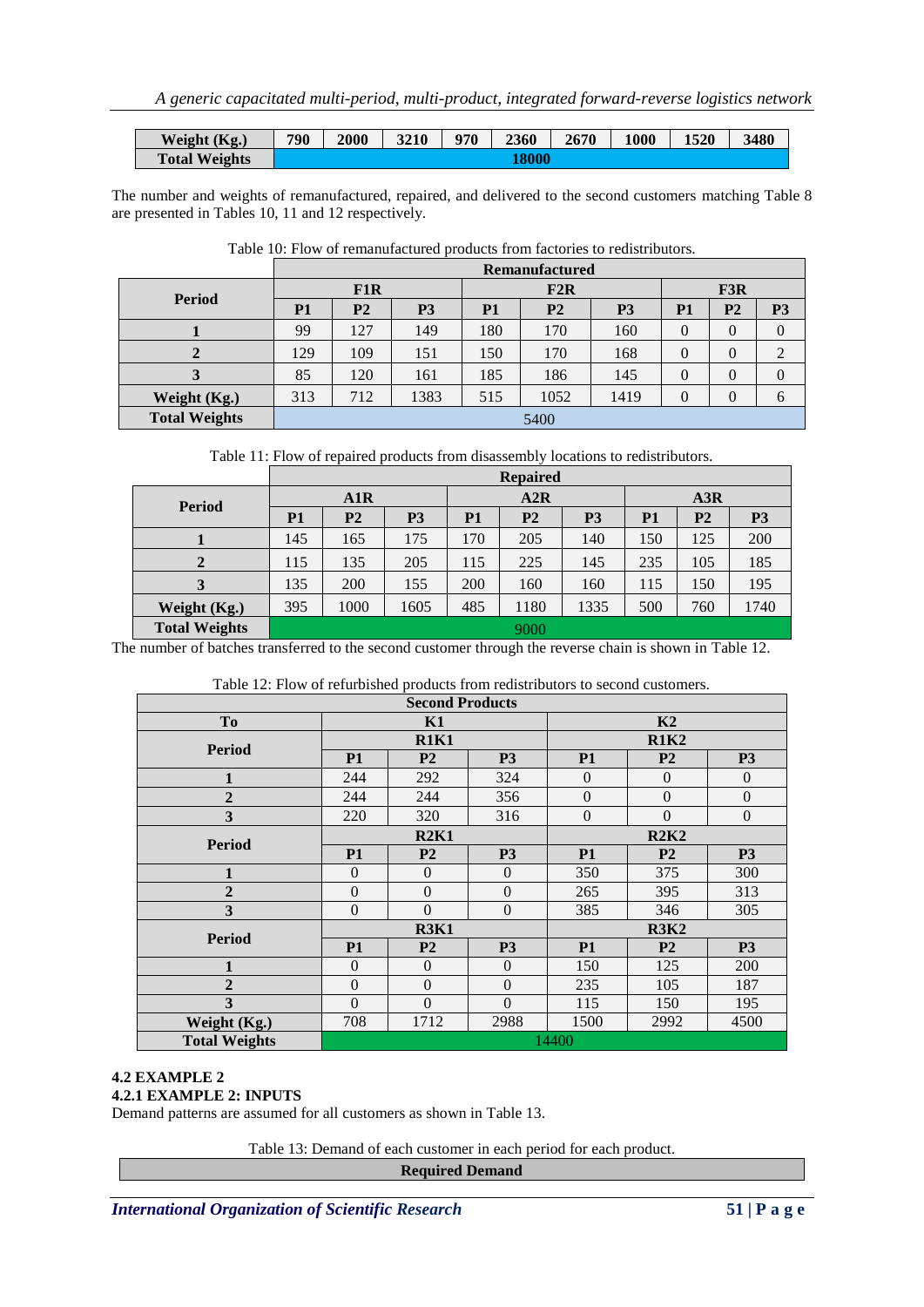| <b>Period</b>     |     | <b>Customer 1</b> |     |     | <b>Customer 2</b> |                |                | <b>Customer 3</b> |                |     | <b>Customer 4</b> |     |  |
|-------------------|-----|-------------------|-----|-----|-------------------|----------------|----------------|-------------------|----------------|-----|-------------------|-----|--|
|                   | Р1  | P <sub>2</sub>    | P3  | P1  | P <sub>2</sub>    | P <sub>3</sub> | P <sub>1</sub> | P2                | P <sub>3</sub> | P1  | P <sub>2</sub>    | P3  |  |
|                   | 450 | 480               | 510 | 450 | 480               | 510            | 450            | 480               | 510            | 450 | 480               | 510 |  |
| $\mathbf{2}$      | 460 | 490               | 520 | 460 | 490               | 520            | 460            | 490               | 520            | 460 | 490               | 520 |  |
| $\mathbf{\Omega}$ | 470 | 500               | 530 | 470 | 500               | 530            | 470            | 500               | 530            | 470 | 500               | 530 |  |

### **4.2.2 EXAMPLE 2: OUTPUTS AND DISCUSSION**

The resulted optimal network is as shown in Figure 5.



Total profit, total cost, total revenue, and their elements are given in Table 14. Only the inventory holding cost equals zero which means that there is no inventory at all in the network.

| <b>Revenue</b>       | Value     | Cost                          | <b>Value</b>      | Cost                        | Value   |
|----------------------|-----------|-------------------------------|-------------------|-----------------------------|---------|
| <b>First Sales</b>   | 2,666,000 | <b>Fixed Cost</b>             | 206,500           | <b>Purchasing Costs</b>     | 266,600 |
| <b>Second Sales</b>  | 853,120   | <b>Material Cost</b>          | 357,600           | Disassembly Cost            | 53,640  |
| Recycling Profit     | 4,390     | <b>Manufacturing Cost</b>     | 377,200           | <b>Remanufacturing Cost</b> | 79,980  |
|                      |           | Non-Utilized Cost             | 262,820           | <b>Repairing Cost</b>       | 44,700  |
|                      |           | <b>Shortage Cost</b>          | 1,200             | Disposal Cost               | 1,788   |
|                      |           | <b>Inventory Holding Cost</b> | $\overline{0}$    | <b>Transportation Costs</b> | 28,589  |
| <b>Total Revenue</b> | 3,523,510 |                               | <b>Total Cost</b> | 1,680,617                   |         |
|                      | 1,842,893 |                               |                   |                             |         |

Table 14: Total profit, total cost, total revenue, and their elements.

Where the quantities of batches transferred from suppliers to the factories and from factories to distributors are shown in Table 15. Flow balancing is noticed in Table 15 where the total weights of transferred materials are the same of 35760 kg.

Table 15: Number of batches transferred from suppliers and factories.

| ┳.   |             | <b>Suppliers</b> |              |              | <b>Factories</b> |            |  |  |  |  |
|------|-------------|------------------|--------------|--------------|------------------|------------|--|--|--|--|
| From | $\sim$<br>ᄓ | $\sim$<br>IJΑ    | $\sim$<br>υJ | $\mathbf{r}$ | F2               | T22<br>. . |  |  |  |  |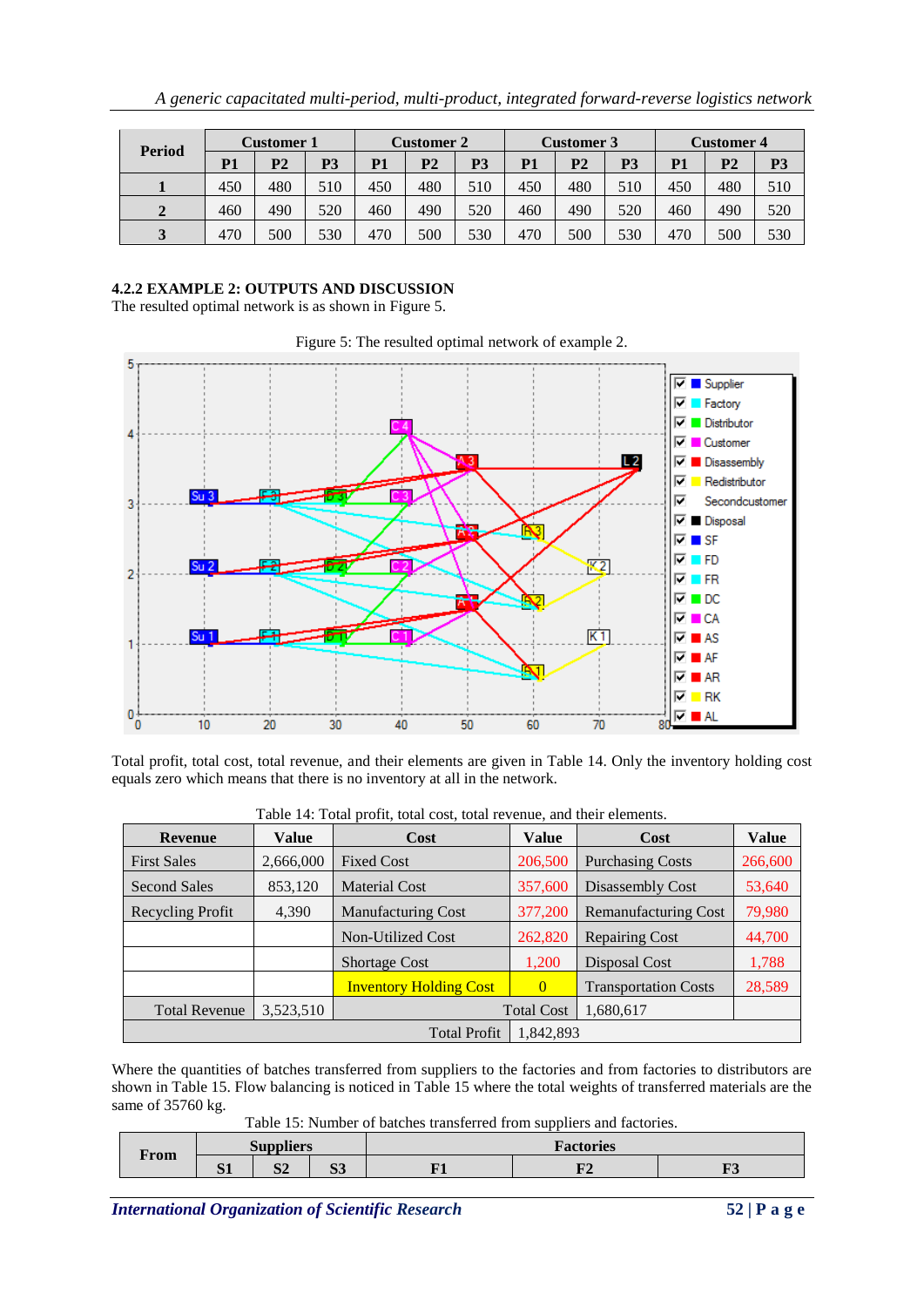| <b>Period</b>   | RM    | RM    | RM    | <b>P1</b> | P2   | P3   | P1   | P <sub>2</sub> | P3   | P1  | P <sub>2</sub> | P <sub>3</sub> |
|-----------------|-------|-------|-------|-----------|------|------|------|----------------|------|-----|----------------|----------------|
|                 | 3760  | 4000  | 4000  | 450       | 890  | 510  | 899  | 70             | 987  | 451 | 960            | 543            |
| $\overline{2}$  | 4000  | 4000  | 4000  | 920       | 490  | 700  | 0    | 710            | 860  | 920 | 760            | 520            |
| 3               | 4000  | 4000  | 4000  | 471       | 500  | 843  | 938  | 1000           | 354  | 471 | 500            | 843            |
| Weight          | 11760 | 12000 | 12000 | 1841      | 3760 | 6159 | 1837 | 3560           | 6603 | 842 | 4440           | 5718           |
| <b>Total W.</b> |       | 35760 |       | 35760     |      |      |      |                |      |     |                |                |

The number of batches transferred from distributors to customers for all products in all period of also 35760 kg is shown in Table 16

Table 16: Number of batches transferred from distributors to customers.

| <b>Given Quantities</b> |                             |                   |                |                   |                |                |           |                   |      |                   |                |                |
|-------------------------|-----------------------------|-------------------|----------------|-------------------|----------------|----------------|-----------|-------------------|------|-------------------|----------------|----------------|
| <b>Period</b>           |                             | <b>Customer 1</b> |                | <b>Customer 2</b> |                |                |           | <b>Customer 3</b> |      | <b>Customer 4</b> |                |                |
|                         | <b>P1</b><br>P <sub>2</sub> |                   | P <sub>3</sub> | <b>P1</b>         | P <sub>2</sub> | P <sub>3</sub> | <b>P1</b> | P <sub>2</sub>    | P3   | <b>P1</b>         | P <sub>2</sub> | P <sub>3</sub> |
|                         | 450                         | 480               | 510            | 450               | 480            | 510            | 450       | 480               | 510  | 450               | 480            | 510            |
| 2                       | 460                         | 490               | 520            | 460               | 490            | 520            | 460       | 490               | 520  | 460               | 490            | 520            |
| 3                       | 470                         | 500               | 530            | 470               | 500            | 530            | 470       | 500               | 530  | 470               | 500            | 450            |
| Weight $(Kg.)$          | 1380                        | 2940              | 4680           | 1380              | 2940           | 4680           | 1380      | 2940              | 4680 | 1380              | 2940           | 4440           |
| <b>Total Weights</b>    |                             | 35760             |                |                   |                |                |           |                   |      |                   |                |                |

The shortage can be calculated easily by subtracting given quantities shown in Table 16 from the required quantities (demand) shown in Table 13 and it is shown in Table 17. Table 17 shows that all shortages occurred only on the third product for the fourth (the furthest) customer because the network capacity is lower than the required as shown in Figure 7 and this shortage resulted in a shortage cost of 1200 as shown in Table 14.

| Table 17: Shortages. |                                        |                |                |                |                |                   |           |                |                   |                |                |                |
|----------------------|----------------------------------------|----------------|----------------|----------------|----------------|-------------------|-----------|----------------|-------------------|----------------|----------------|----------------|
| <b>Shortage</b>      |                                        |                |                |                |                |                   |           |                |                   |                |                |                |
| <b>Period</b>        | <b>Customer 1</b><br><b>Customer 2</b> |                |                |                |                | <b>Customer 3</b> |           |                | <b>Customer 4</b> |                |                |                |
|                      | <b>P1</b>                              | P <sub>2</sub> | P <sub>3</sub> | <b>P1</b>      | P <sub>2</sub> | P <sub>3</sub>    | <b>P1</b> | P <sub>2</sub> | P <sub>3</sub>    | <b>P1</b>      | P <sub>2</sub> | P <sub>3</sub> |
|                      | $\Omega$                               | 0              | $\overline{0}$ | $\theta$       | $\Omega$       | 0                 | 0         | $\theta$       | $\Omega$          | $\overline{0}$ | $\theta$       | 0              |
| $\mathbf{2}$         | 0                                      | $\Omega$       | $\theta$       | $\overline{0}$ | $\theta$       | 0                 | 0         | $\theta$       | $\Omega$          | 0              | $\theta$       | $\theta$       |
| 3                    | $\Omega$                               | 0              | 0              | $\mathbf{0}$   | $\overline{0}$ | 0                 | 0         | $\theta$       | $\Omega$          | 0              | $\theta$       | 80             |
| Weight (Kg.)         | $\overline{0}$                         |                | $\theta$       | $\Omega$       | $\overline{0}$ | 0                 | $\Omega$  | $\theta$       |                   | 0              | $\theta$       | 240            |
| <b>Total Weights</b> |                                        |                |                |                |                |                   | 240       |                |                   |                |                |                |

Figure 6 depicts the given quantities versus demand for all customer and all products. It can be noticed that they are all not equal which means that there is a final shortage for customer 4 from product 3. Figure 7 shows that the total required weights is more than the network capacity in the third period, equals it at the second period, and less than it at the first period which explains final shortage.

Figure 6: Given quantities versus demand for all customer and all products.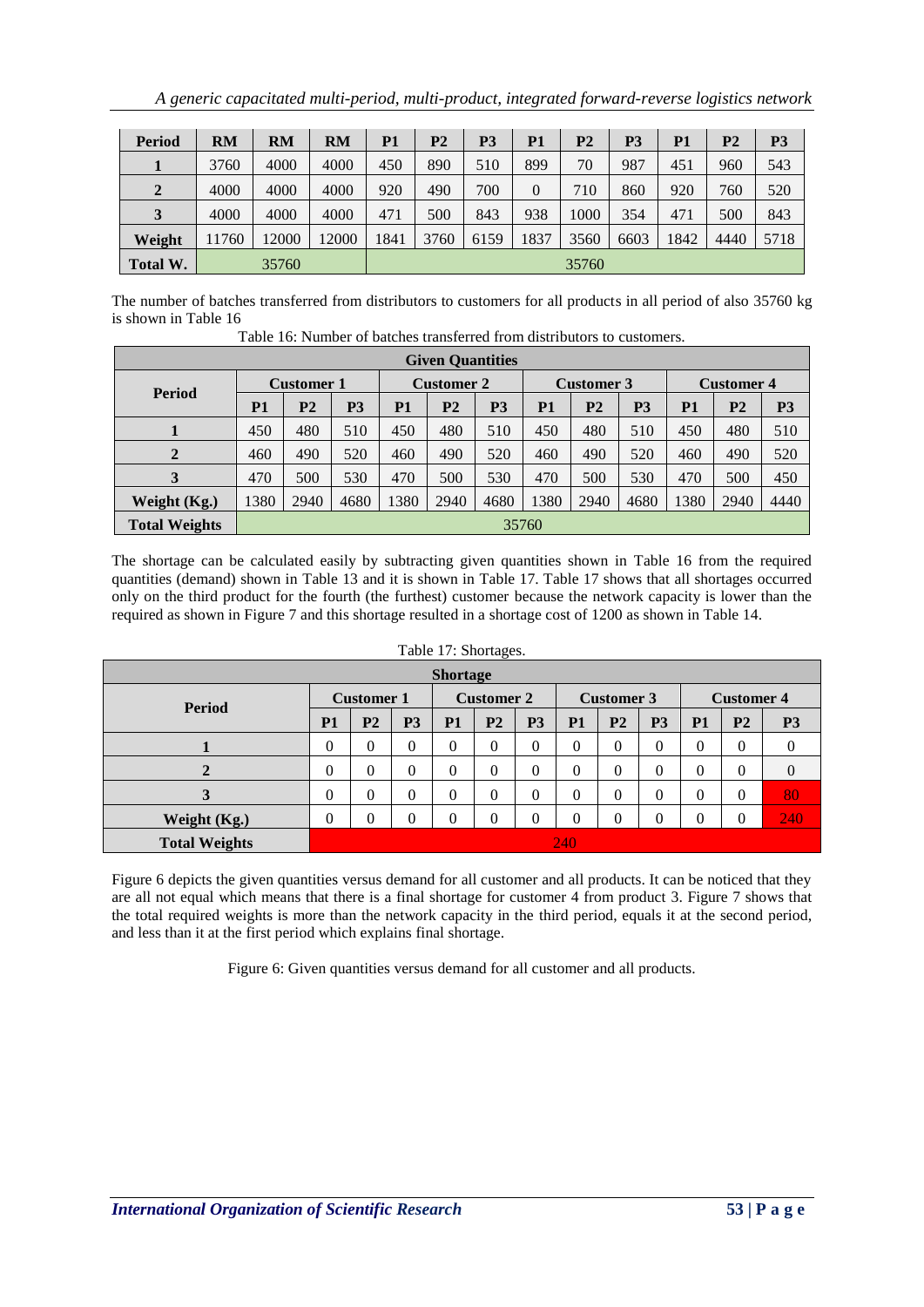





The flow in the reverse direction begins by receiving the returned products from the first customers by disassembly locations. Table 18 gives the maximum flow weights and the actual flow weights. It is noticed that the disassembly locations receives the maximum flow weights of 17880 kg. So, other actual weights of the repaired, recycled, remanufactured, disposed and redistributed equal the maximum flow weights. The number of products of 17880 kg weight purchased by disassembly locations from the first customers is shown in Table 19.

| Table 18: Maximum and actual flow weights. |              |      |                          |                            |       |  |  |  |
|--------------------------------------------|--------------|------|--------------------------|----------------------------|-------|--|--|--|
|                                            | <b>Ratio</b> |      | <b>Max.</b> flow weights | <b>Actual flow weights</b> |       |  |  |  |
| <b>Returned</b>                            | 0.5          |      | 17880                    | 17880                      |       |  |  |  |
| <b>Redistributed</b>                       | 0.8          |      | 14304                    | 14304                      |       |  |  |  |
| <b>Repaired</b>                            | 0.5          | 8940 |                          | 8940                       |       |  |  |  |
| <b>Recycled</b>                            | 0.1          | 1788 | 17880                    | 1788                       | 17880 |  |  |  |
| <b>Remanufactured</b>                      | 0.3          | 5364 |                          | 5364                       |       |  |  |  |
| <b>Disposed</b>                            | 0.1          | 1788 |                          | 1788                       |       |  |  |  |

Table 19: Number of products purchased by disassembly locations from the first customers.

| <b>Retuned Quantities</b>             |      |             |             |  |  |  |  |  |  |
|---------------------------------------|------|-------------|-------------|--|--|--|--|--|--|
| <b>To</b><br>$\mathbf{L}$<br>n p<br>. |      |             |             |  |  |  |  |  |  |
| <b>Period</b>                         | C1A1 | <b>C1A2</b> | <b>C1A3</b> |  |  |  |  |  |  |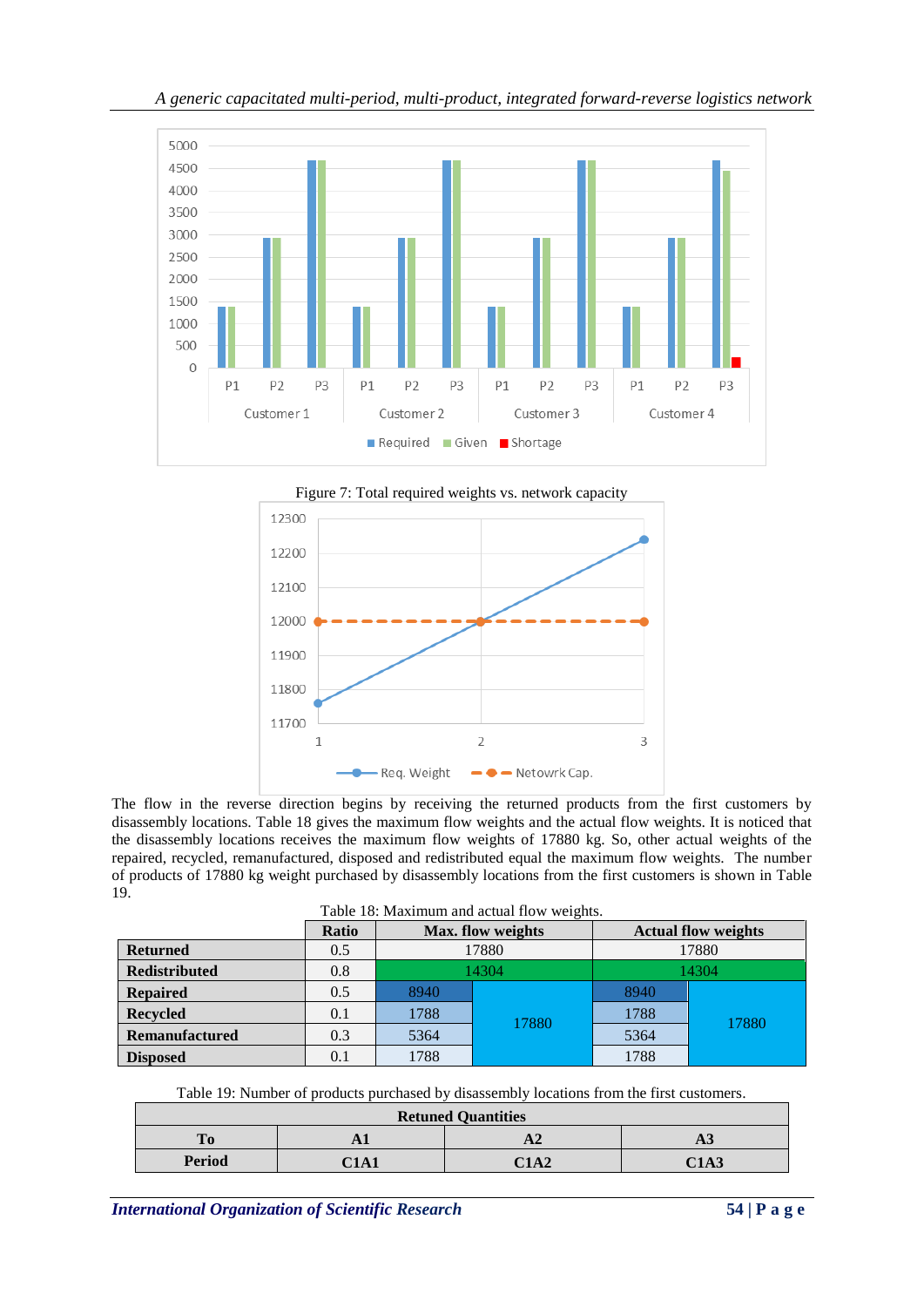|                         | <b>P1</b>        | P <sub>2</sub>   | <b>P3</b>        | P <sub>1</sub>   | P <sub>2</sub>   | <b>P3</b>      | <b>P1</b>        | P <sub>2</sub>   | <b>P3</b>        |
|-------------------------|------------------|------------------|------------------|------------------|------------------|----------------|------------------|------------------|------------------|
| $\mathbf{1}$            | 225              | 240              | 255              | $\overline{0}$   | $\overline{0}$   | $\mathbf{0}$   | $\boldsymbol{0}$ | $\boldsymbol{0}$ | $\boldsymbol{0}$ |
| $\overline{2}$          | 230              | 245              | 260              | $\overline{0}$   | $\boldsymbol{0}$ | $\theta$       | $\overline{0}$   | $\boldsymbol{0}$ | $\boldsymbol{0}$ |
| $\mathbf{3}$            | 235              | 250              | 265              | $\overline{0}$   | $\theta$         | $\theta$       | $\theta$         | $\boldsymbol{0}$ | $\boldsymbol{0}$ |
| <b>Period</b>           | C2A1             |                  |                  | C2A2             |                  |                | C2A3             |                  |                  |
|                         | <b>P1</b>        | P <sub>2</sub>   | <b>P3</b>        | <b>P1</b>        | P <sub>2</sub>   | <b>P3</b>      | <b>P1</b>        | P <sub>2</sub>   | <b>P3</b>        |
| $\mathbf{1}$            | $\boldsymbol{0}$ | $\overline{0}$   | $\theta$         | 225              | 240              | 255            | $\theta$         | $\overline{0}$   | $\theta$         |
| $\boldsymbol{2}$        | $\boldsymbol{0}$ | $\boldsymbol{0}$ | $\boldsymbol{0}$ | 230              | 245              | 260            | $\boldsymbol{0}$ | $\boldsymbol{0}$ | $\boldsymbol{0}$ |
| 3                       | $\boldsymbol{0}$ | $\mathbf{0}$     | $\mathbf{0}$     | 235              | 250              | 265            | $\overline{0}$   | $\Omega$         | $\boldsymbol{0}$ |
| <b>Period</b>           | C3A1             |                  |                  | C3A2             |                  |                | C3A3             |                  |                  |
|                         | <b>P1</b>        | P <sub>2</sub>   | <b>P3</b>        | <b>P1</b>        | P <sub>2</sub>   | <b>P3</b>      | P1               | P <sub>2</sub>   | <b>P3</b>        |
| $\mathbf{1}$            | $\boldsymbol{0}$ | $\overline{0}$   | $\theta$         | $\overline{0}$   | $\overline{0}$   | $\overline{0}$ | 225              | 240              | 255              |
| $\boldsymbol{2}$        | $\theta$         | $\overline{0}$   | $\theta$         | $\boldsymbol{0}$ | $\theta$         | $\overline{0}$ | 230              | 245              | 260              |
| $\overline{\mathbf{3}}$ | $\boldsymbol{0}$ | $\mathbf{0}$     | $\overline{0}$   | $\boldsymbol{0}$ | $\boldsymbol{0}$ | $\overline{0}$ | 235              | 250              | 265              |
| <b>Period</b>           | C4A1             |                  |                  | C4A2             |                  |                | C4A3             |                  |                  |
|                         | P1               | P <sub>2</sub>   | <b>P3</b>        | <b>P1</b>        | P <sub>2</sub>   | <b>P3</b>      | P1               | P <sub>2</sub>   | <b>P3</b>        |
| $\mathbf{1}$            | 5                | 90               | 115              | 5                | 60               | 135            | 215              | 90               | 5                |
| $\overline{2}$          | $\boldsymbol{0}$ | 85               | 110              | 230              | 135              | $\mathbf{0}$   | $\overline{0}$   | 25               | 150              |
| 3                       | 15               | 100              | 85               | 215              | $\mathbf{0}$     | 85             | 5                | 150              | 55               |
| Weight (Kg.)            | 710              | 2020             | 3270             | 1140             | 1860             | 3000           | 910              | 2000             | 2970             |
| <b>Total Weights</b>    |                  |                  |                  |                  | 17880            |                |                  |                  |                  |

The number and weights of remanufactured, repaired, and delivered to the second customers matching Table 18 are presented in Tables 20, 21 and 22 respectively.

|                      | <b>Remanufactured</b> |                |                |           |                |                |           |                |                |  |
|----------------------|-----------------------|----------------|----------------|-----------|----------------|----------------|-----------|----------------|----------------|--|
| <b>Period</b>        | F1R                   |                |                |           | F2R            | F3R            |           |                |                |  |
|                      | <b>P1</b>             | P <sub>2</sub> | P <sub>3</sub> | <b>P1</b> | P <sub>2</sub> | P <sub>3</sub> | <b>P1</b> | P <sub>2</sub> | P <sub>3</sub> |  |
|                      | 105                   | 103            | 131            | 165       | 155            | 175            | $\theta$  | 30             | $\overline{0}$ |  |
| 2                    | 121                   | 119            | 147            | 155       | 175            | 165            | $\Omega$  | $\Omega$       | $\theta$       |  |
| 3                    | 127                   | 125            | 141            | 155       | 175            | 165            | $\theta$  | $\theta$       | $\theta$       |  |
| Weight (Kg.)         | 353                   | 694            | 1257           | 475       | 1010           | 1515           | $\theta$  | 60             | $\overline{0}$ |  |
| <b>Total Weights</b> | 5364                  |                |                |           |                |                |           |                |                |  |

Table 20: Flow of remanufactured products from factories to redistributors.

Table 21: Flow of repaired products from disassembly locations to redistributors.

|                      | <b>Repaired</b> |                |                |           |                |                |                |                |                |
|----------------------|-----------------|----------------|----------------|-----------|----------------|----------------|----------------|----------------|----------------|
| <b>Period</b>        | A1R             |                |                | A2R       |                |                | A3R            |                |                |
|                      | <b>P1</b>       | P <sub>2</sub> | P <sub>3</sub> | <b>P1</b> | P <sub>2</sub> | P <sub>3</sub> | P <sub>1</sub> | P <sub>2</sub> | P <sub>3</sub> |
|                      | 115             | 165            | 185            | 115       | 150            | 195            | 220            | 165            | 130            |
| $\overline{2}$       | 115             | 165            | 185            | 230       | 190            | 130            | 115            | 135            | 205            |
| 3                    | 125             | 175            | 175            | 225       | 125            | 175            | 120            | 200            | 160            |
| Weight (Kg.)         | 355             | 1010           | 1635           | 570       | 930            | 1500           | 455            | 500            | 1485           |
| <b>Total Weights</b> | 8940            |                |                |           |                |                |                |                |                |

The number of batches transferred to the second customer through the reverse chain is shown in Table 22.